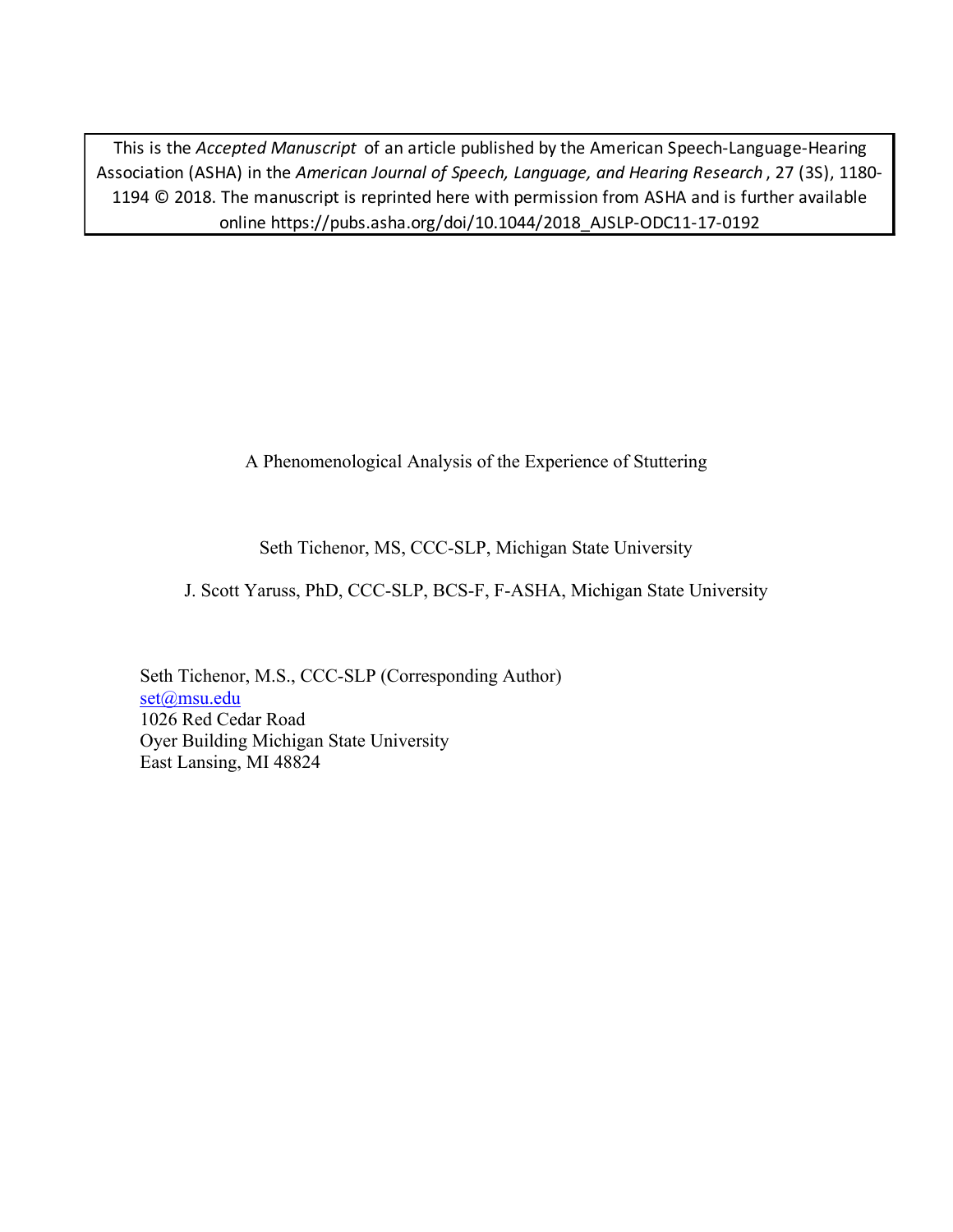#### Abstract

Purpose: Stuttering behaviors and moments of stuttering are typically defined by what a listener perceives. This study evaluated participants' perceptions of their own experience of moments of stuttering.

Method: Thirteen adults who stutter participated in a phenomenological qualitative study examining their experience of moments of stuttering. Analysis yielded several common themes and sub-themes culminating in an *essential structure* describing the shared experience.

Results: Speakers experience anticipation and react in action and non-action ways. Many speakers experience a *loss of control* that relates to a lack of a well-formed speech plan or agency. The experience of moments of stuttering changes through therapy, over time, with self-help, and across situations. Many speakers experience so-called typical stuttering behaviors as *reactions* rather than direct consequences of trying to speak. Interactions with listeners can affect the experience of stuttering.

Conclusion: While research recognizes that the experience of the stuttering *disorder* involves more than just speech behaviors, people who stutter experience stuttering behaviors in time as involving more than just the disruption in speech. This finding has implications for both the theoretical understanding of stuttering and the clinical evaluation and treatment of the stuttering disorder.

Keywords: Stuttering, Fluency, Fluency Disorders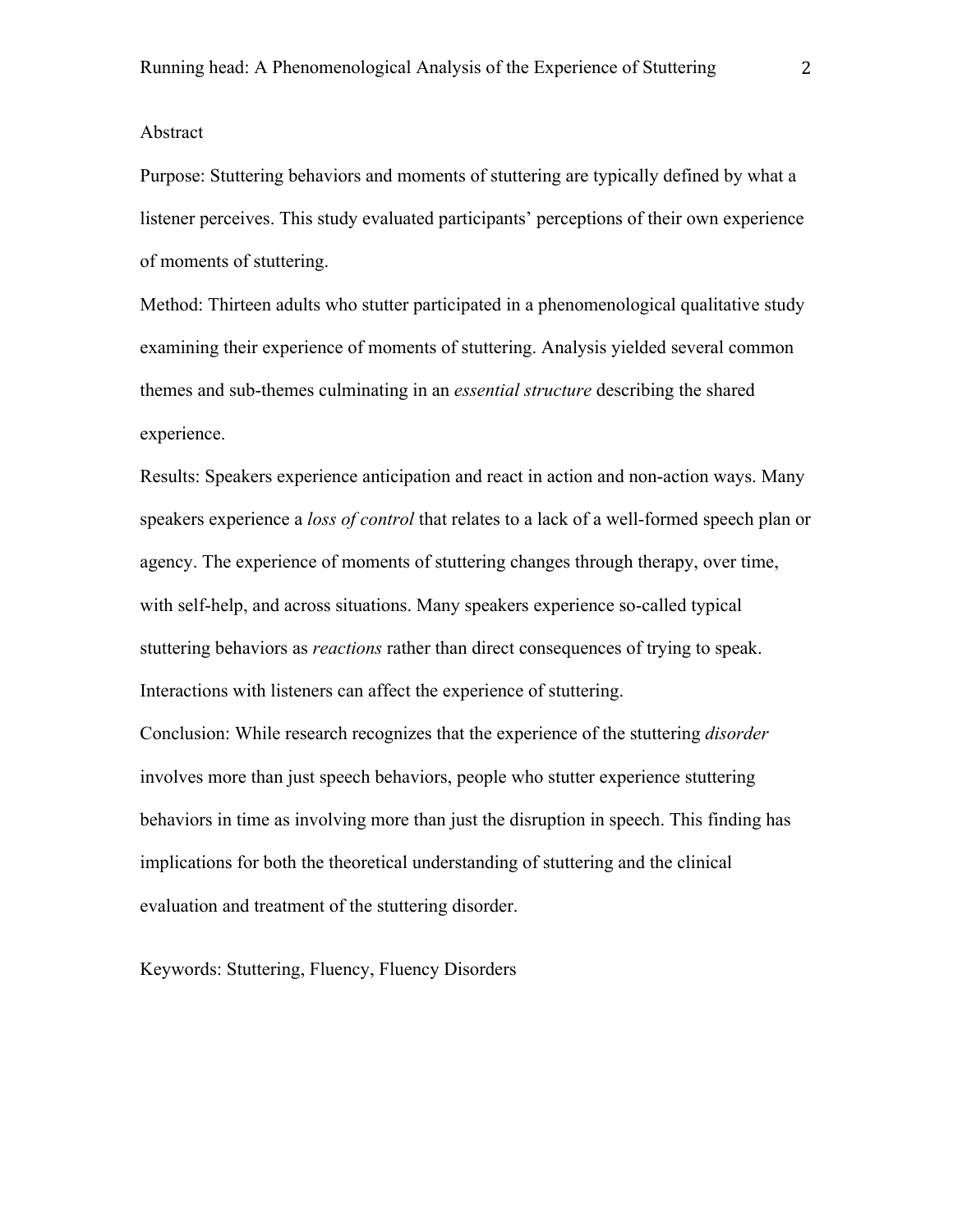## **1.0Introduction & Background**

For as long as stuttering has been observed, people have sought to define it. Johnson, Darley, & Spriestersbach (1963) described three ways that the term *stuttering* has been used: (1) as a name for a behavior, (2) as a name for a problem that a person might have, and (3) as a name for a category of a behavior that a listener might identify. These various uses of the word stuttering underscore some of the apparent confusion in the literature about what the term *stuttering* means and how it should be identified. The stuttering *disorder* has been shown to include environmental, personal, and physiological factors that can negatively affect and impact the life of a person who stutters (Yaruss & Quesal, 2004). Stuttering *behaviors* are the overt disfluencies that a speaker experiences and a listener hears and judges to be stuttering. Numerous classifications of stuttering behaviors have been proposed (Conture, 1990; Cordes & Ingham, 1995; Gregory, 1986; Teesson, Packman, & Onslow, 2003; Wingate, 1964; Yairi & Ambrose, 1992). Many behavioral classifications appear to be based on the assumption that disruptions in fluency, such as repetitions, prolongations, or blocks, are the direct result of underlying deficits in motor production (Civier, Bullock, Max, & Guenther, 2013; Civier, Tasko, & Guenther, 2010; Max, 2004; Max, Guenther, Gracco, Ghosh, & Wallace, 2004; Olander, Smith, & Zelaznik, 2010; Van Lieshout, Hulstijn, & Peters, 2004; Walsh, Mettel, & Smith, 2015), linguistic formulation (Howell & Au-Yeung, 2002; Postma & Kolk, 1993), temperamental or cognitive influences (Alm, 2014; Conture, Kelly, & Walden, 2013; Jones, Conture, & Walden, 2014; Vasic & Wijnen, 2005), or the interaction of multiple processes (Conture, 2001; Smith & Kelly, 1997; Smith & Weber, 2017; Starkweather & Gottwald, 1990). In these views, the primary impairment, disfluent speech, is seen as the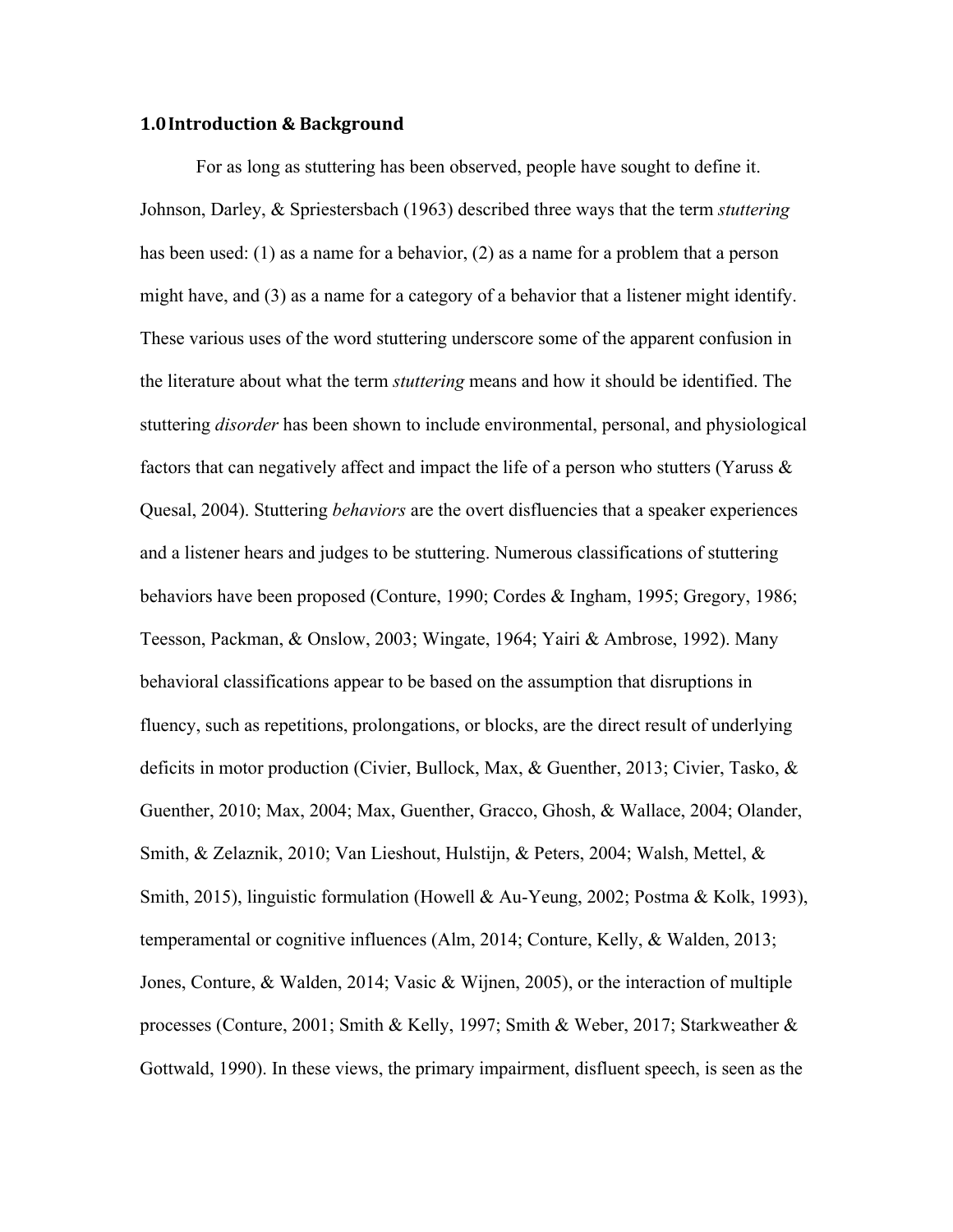direct result of using an impaired system. This view is consistent with work elsewhere in the field of communication science and disorders, for example, where manifestations of certain disorders such as dysarthria are seen as the direct result of damage to direct or indirect activation pathways (Duffy, 2005).

Another way of viewing stuttering behaviors is to consider the surface speech disruptions as a speaker's *adaptation* to an underlying impairment. In this view, repetitions, prolongations, blocks, and other behaviors may reflect the speaker attempts to recover from or cope with an underlying disruption in language formulation or motor planning (Brocklehurst, Lickley, & Corley, 2013; Conture, 1990b; Johnson, 1967; Kolk, 1990, 1991; Perkins, Kent, & Curlee, 1991). In addition to adaptations due to linguisticmotor deficits, adaptation behaviors can also be conscious (e.g. avoiding, wordswitching). The concept of adaptation can be seen in other physical domains, as well, including walking and other movements. For example, a person may widen their gait pattern while walking on a slippery surface due to a perceived imbalance, even when a slip does not actually occur (Nutt, 2013). A widened gait pattern in this case is an adaptation behavior because no true deficit in ambulation exists. Rather, the gait pattern is adopted by the walker consciously or unconsciously to prevent a fall.

Certainly, some behaviors exhibited by people who stutter are already thought of as adaptation behaviors (Williams, 1957). For example, physical tension and other nonspeech behaviors (so-called secondary behaviors) are usually thought of as either being a speaker's attempt to prevent, avoid, or cope with moments of stuttering or as an attempt to maintain fluency once it is established (Johnson, 1961, 1967; Starkweather, 1987; Wingate, 1964). Still, it is unclear if so-called *core* behaviors of stuttering, including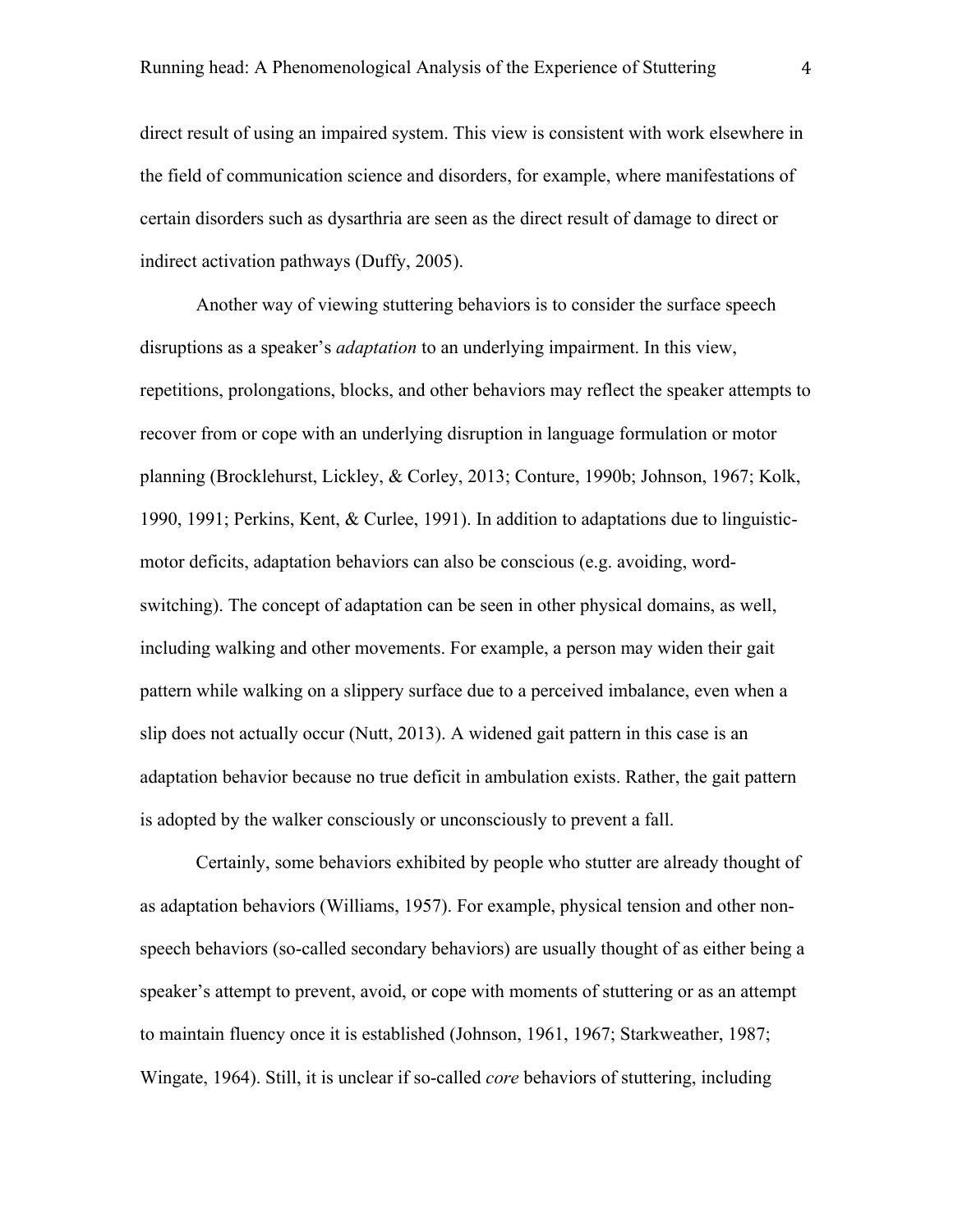repetitions, prolongations, or blocks, reflect the primary symptom of an impaired speech and language system or if they result from the speaker's adaptations to that impaired system.

The differentiation of whether observable stuttering behaviors reflect an underlying impairment or an adaptation to that impairment is not merely semantic. Understanding the underlying nature of surface stuttering behavior has consequences for interpreting other aspects of the stuttering disorder, such as anticipation (Jackson, Yaruss, Quesal, Terranova, & Whalen, 2015), covert stuttering (Constantino, Manning, & Nordstrom, 2017; Murphy, Quesal, & Gulker, 2007), variability (Arenas & Zebrowski, 2017; Constantino, Leslie, Quesal, & Yaruss, 2016; Yaruss, 1997), why observed fluency may not correlate with fluency as perceived by the speaker (Riley, Riley, & Maguire, 2004), and why severity as perceived by speakers is often more negative than listener perceptions (James, Brumfitt, & Cowell, 2009). In other words, better understanding the nature of stuttering behaviors may improve our understanding of long-standing observations and paradoxical questions regarding them.

In order to differentiate between behaviors that result directly from a primary impairment or result as an adaptation to an impairment, more information is needed about moments of stuttering. Of course, countless studies over many years have examined moments of stuttering from many acoustic, linguistic, motoric, and cognitive perspectives. Interestingly, the vast majority of these inquiries have focused on the observable or surface features of the stuttering behavior—that is, what a *listener* might perceive. Indeed, Bloodstein & Bernstein Ratner (2008, p. 9) suggested that the "best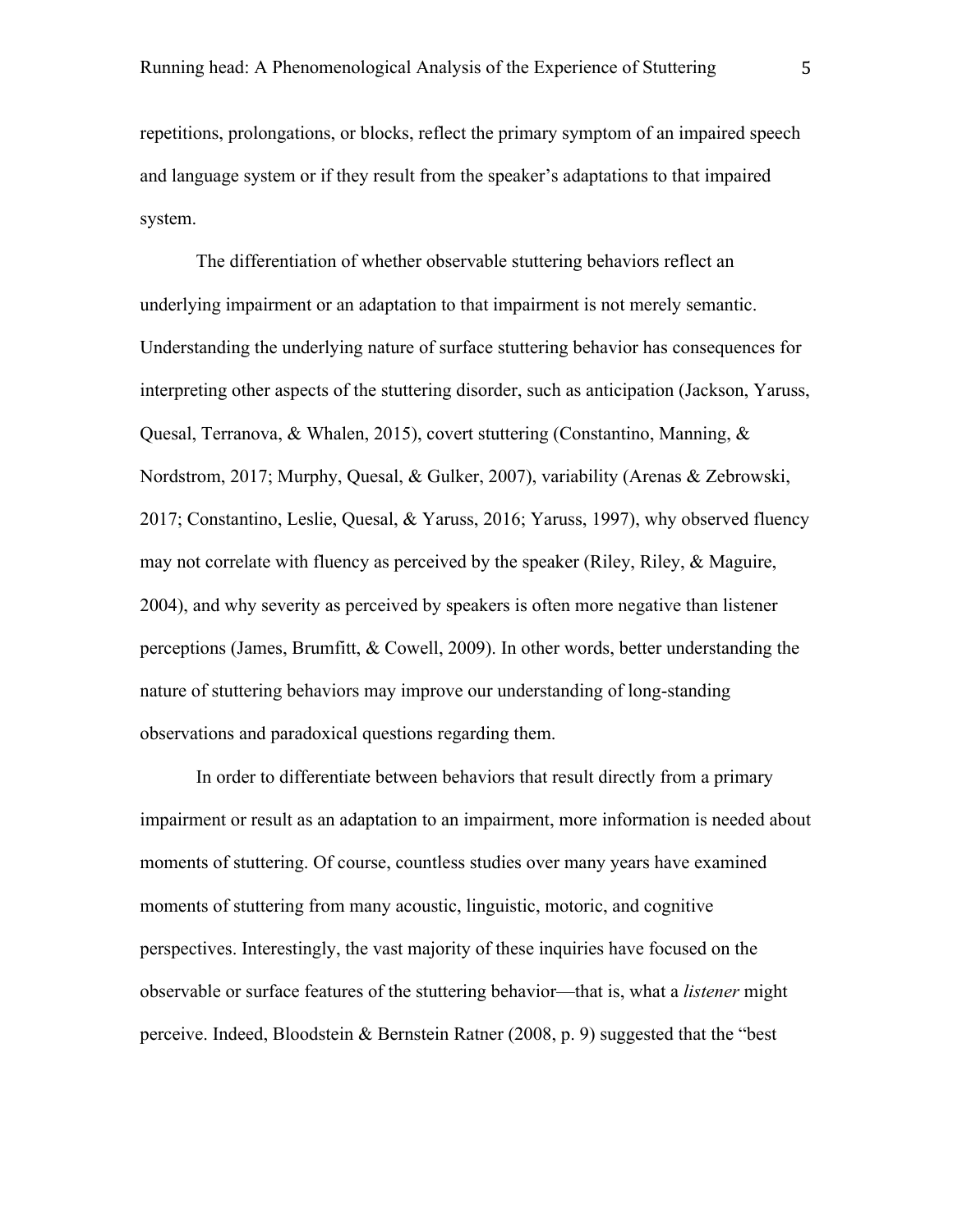definition" of stuttering behaviors that can be given is, "whatever is perceived as stuttering by a reliable observer who has relatively good agreement with others."

Importantly, people who stutter have used different words to describe their experience of stuttering behaviors and moments of stuttering. Although no prior study has sought to explicitly capture the reports of those who stutter, popular press books and other personal stories have provided narrative reports of the experience of stuttering (see Ahlbach & Benson, 1994; Hood, 1998; Preston, 2013; Reitzes & Reitzes, 2012; St. Louis, 2001). Individuals who stutter do not describe their speech in terms of binary distinctions between "stuttered" and "nonstuttered" disfluencies, as researchers and clinicians have sought to do. Instead, they reflect on their sense of *internal* experience of moments of stuttering itself, as well as the cognitive and affective effort that is required to control their stuttering. For example:

For fifteen years of my life I passed as fluent. I hid my identity as a person who stutters from everyone, including my closest friends, parents, and sister. Through avoidance, word switching, and silence, I tricked my listeners. That was my one goal (MacIntyre, 2012, p. 25).

Thus, this individual maintained control by avoiding, changing words, etc. Other people who stutter have discussed control in different ways: "The harder we try to be fluent, the greater is our tension and struggle" (Klein, 2012, p. 40). The hidden costs of fluency necessitate a paradoxical choice by the speaker, to accept the price or not. On the one hand, the sensation of control is appealing to a person who stutters. "We're in control of our mouths. [The] ability to control a coordinating system is inspiring" (Dell, 1994, p. 102). Yet, the hidden cost of control is a steep price to pay. "I had spent much of my life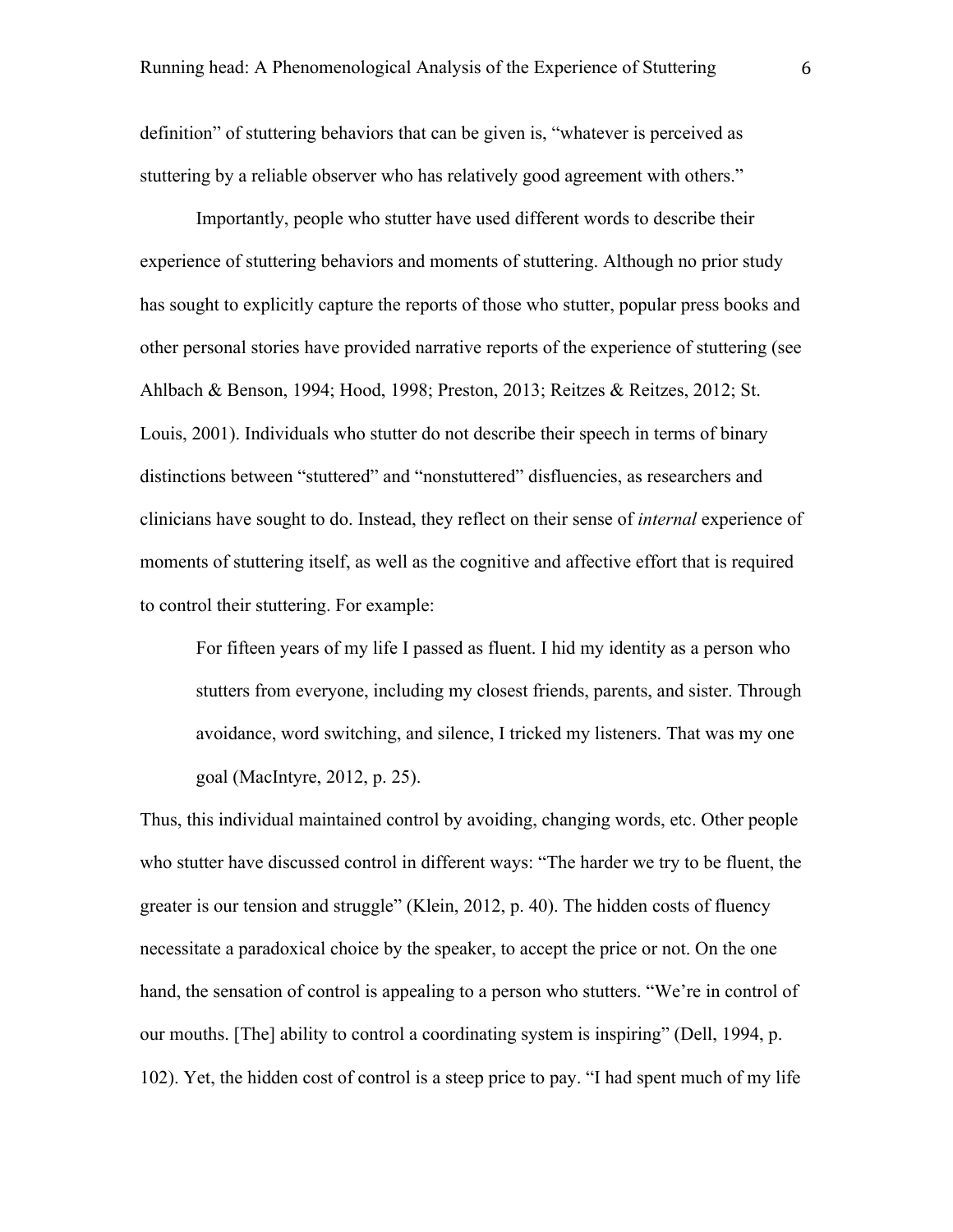controlling myself, controlling when I spoke, who I spoke to, and how I responded to the reactions I saw" (Preston, 2013, p. 187). Other people who stutter opt for so-called *open* or *clean* stuttering free of tricks or techniques to mask, avoid, or control overt disfluency. "My first radical task in therapy was to get rid of the controls and get back my core stuttering pattern: no modifications, no tricks, no holding back" (Schuff, 2012, p. 11). The snippets of insight into the experiences of people who stutter that these popular press books give suggests that Johnson may have been at least partially correct when he said, "Stuttering…is what the stutterer does trying not to stutter" (Johnson, 1961, p. 68), in that in attempting to effect control over one's speech may induce more struggle, disfluency, and severity of the behaviors.

Though these anecdotes give some insights into the experience of moments as experienced by speakers, no systematic evaluation of speakers' perspectives of moments of stuttering exists. A few experimental studies have used speaker self-reports of moments of stuttering (see Brocklehurst & Corley, 2011; Martin & Haroldson, 1986; Postma & Kolk, 1992), but the experience of moments of stuttering as a phenomenon by people who stutter has yet to be explored in detail. Few, if any, studies have asked speakers about *their* experience associated with the speech disruption. No study has yet explored situations where a speaker may appear or sound fluent to a listener yet feel like they are stuttering under the surface or compensating for stuttering by changing words or using other avoidance strategies. Moreover, no study has asked what speakers experience or perceive during moments that may be perceptibly fluent to a listener but still seem disrupted to the speaker.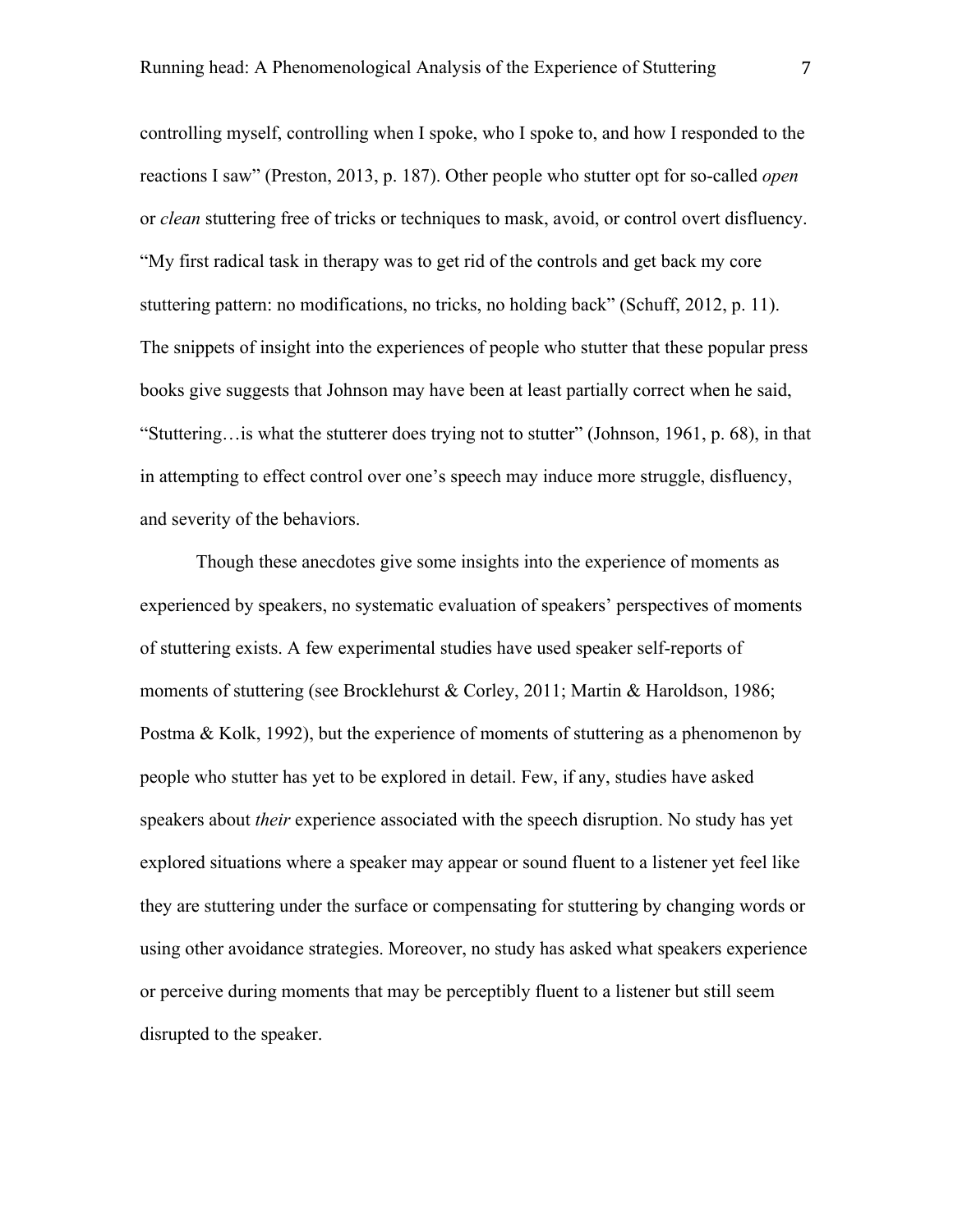In the early 1980s, Perkins began to explore a speaker-based definition of moments of stuttering he called the *loss of control* (see Perkins, 1983, 1984, 1990). In referencing the experiences of people who stutter, he said, "an indisputable reality for people who consider themselves to be stutterers is that they feel as if they lose control of their speech when they stutter" (Perkins, 1983, p. 247). Martin and Haroldson (1986) attempted to quantify the loss of control by comparing speaker and listener judgments of moments of stuttering. Speakers were asked to press a switch when they were experiencing a "loss of speech control" during a series of speech tasks (Martin & Haroldson, 1986, p. 187). Minimal correspondence was found between listeners' ratings of stuttering and speakers' rating of the loss of control. Martin and Haroldson interpreted this finding as "a lack of *internal* consistency in identifying stuttering" (Martin & Haroldson, 1986, p. 189). In other words, Martin and Haroldson viewed the *listeners'* judgments to be the gold standard in determining whether stuttering actually occurred, rather than the speakers' judgments. More recent research has cited this study as evidence that the loss of control is not "reliably associated with a stuttering event" (Bainbridge et al., 2015; Ingham, Ingham, & Bothe, 2012, p. 270). The assumption in Martin & Haroldson's 1986 study was that what observers perceive defined whether or not stuttering has occurred. Rather than considering the notion that listener perceptions may not adequately match the speakers' reality, researchers have insisted that the problem of identification lies with the speakers and that listener judgments must be the gold-standard to which stuttering behaviors are defined. For example,

Interestingly, self-perception of stuttering, just like its opposite, namely objective measures of stuttering, share the desire to bypass listeners' identification. But, the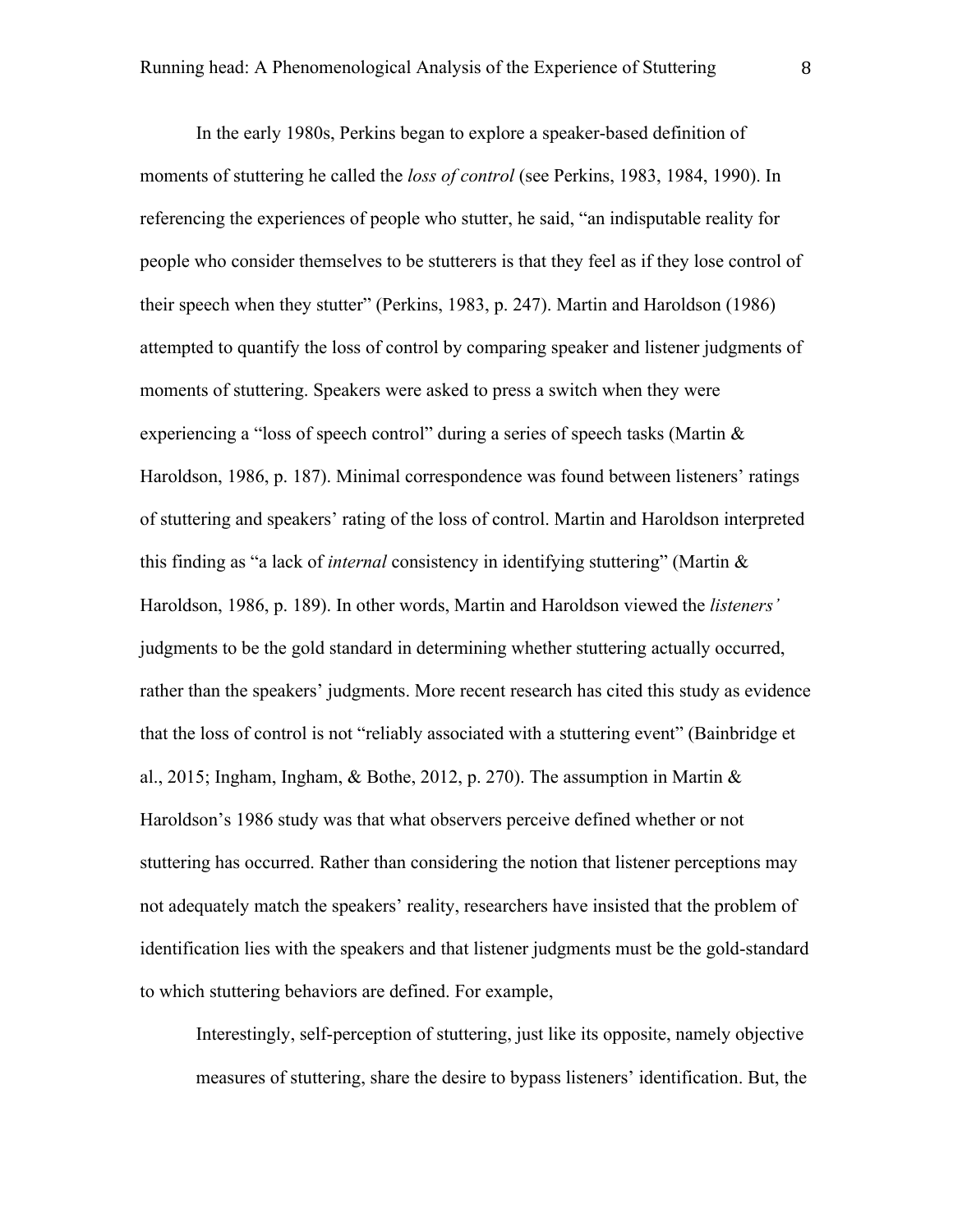reality is that both types of measures must be validated against listeners' judgments…If two judges perceive a person's speech as stuttered and the person denies it, would any scientist assign him/her to the control group of people who do not stutter? Negative answers are most likely (Yairi, 2013, pp. 295–296).

The anecdotal reports of those who stutter challenges this thinking, for it appears that there are aspects about moments of stuttering for speakers that are not adequately captured by the perceptions of listeners (Jackson, Yaruss, Quesal, Terranova, & Whalen, 2015; Riley et al., 2004; Tichenor, Leslie, Shaiman, & Yaruss, 2017).

Inherent in this discussion of the differences between speakers' and listeners' perceptions of stuttering is the question of whether stuttering results directly from an underlying impairment or whether stuttering behaviors reflect an adaptation to an underlying impairment. If more so-called core, typical, or stuttering-like behaviors are adaptation symptoms rather than impairment symptoms, examining the experiences of speakers may give crucial insights into not only how stuttering behaviors manifest but what speakers do in response to the underlying impairment, whatever that may be. To address these issues, more information is needed about moments of stuttering *from the speaker's perspective*. A speaker may experience and sense some type of underlying disruption (an impairment in speech or language formulation). This underlying impairment might directly lead to a disruption in speech production that might be identified by a listener as *stuttering*. Alternately, a speaker might experience an underlying disruption and, subsequently, react or adapt to it in ways that might not be identified by a listener as *stuttering*. It may be impossible for a listener to distinguish impairment behaviors and adaptation behaviors as an observer; however, people who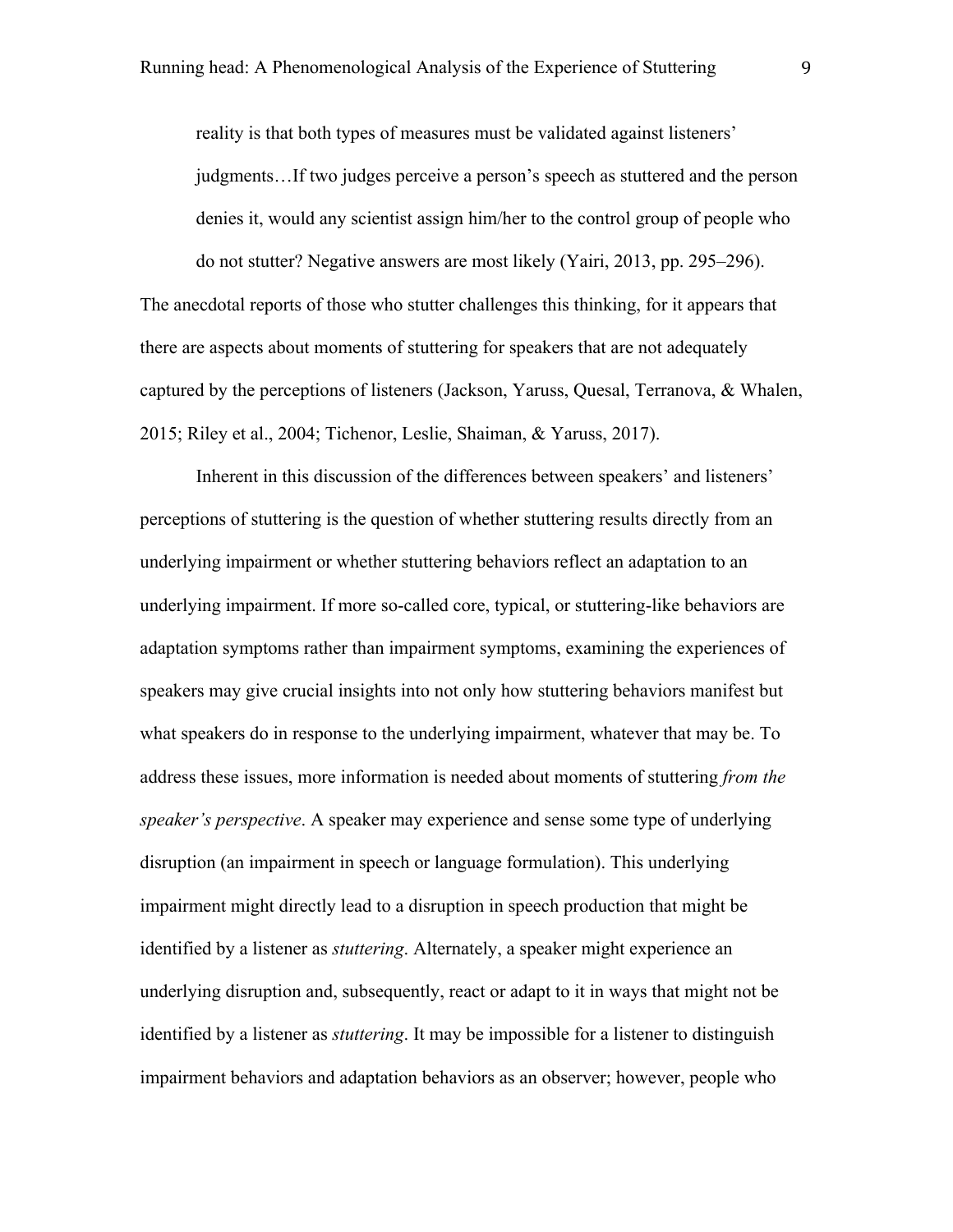stutter themselves may be able to provide insights into whether their experience involves a primary impairment that results in disrupted speech or whether their disrupted speech behavior reflects their attempts to cope with an underlying impairment. As such, the primary purpose of this study is to explore the perception of moments of stuttering as experienced by people who stutter.

#### **2.0 Methods**

#### **2.1 Participants**

Participants were 13 adults who stutter (8 male, 5 female), ranging in age from 22 to 65 years (mean age  $= 34.9$  years,  $SD = 13.0$  years). Participants were recruited from research registries from previous studies, flyers, personal contacts of the authors, and word-of-mouth. All self-identified as people who stutter.

Participants completed a demographic questionnaire where questions relating to self-identifying as person who stutter, age of onset, therapy history, and self-help participation were asked. No minimum overt severity or quality of life impact was required for participation in this study to allow for the broadest range of experiences possible. All but one participant reported that stuttering started in early childhood (mean age of onset for 12 participants =  $4.29$ ; SD =  $2.05$ ); the remaining participant reported an age of onset of 18 years, though this participant's experiences with respect to stuttering were judged by the first author, a licensed and certified SLP specializing in stuttering, to be consistent with those of other people who stutter. All participants reported no cooccurring speech, language or hearing deficits, though one participant reported a diagnosis of ADHD as a child. Ten participants reported past or current membership in self-help groups such as the National Stuttering Association, SAY: The Stuttering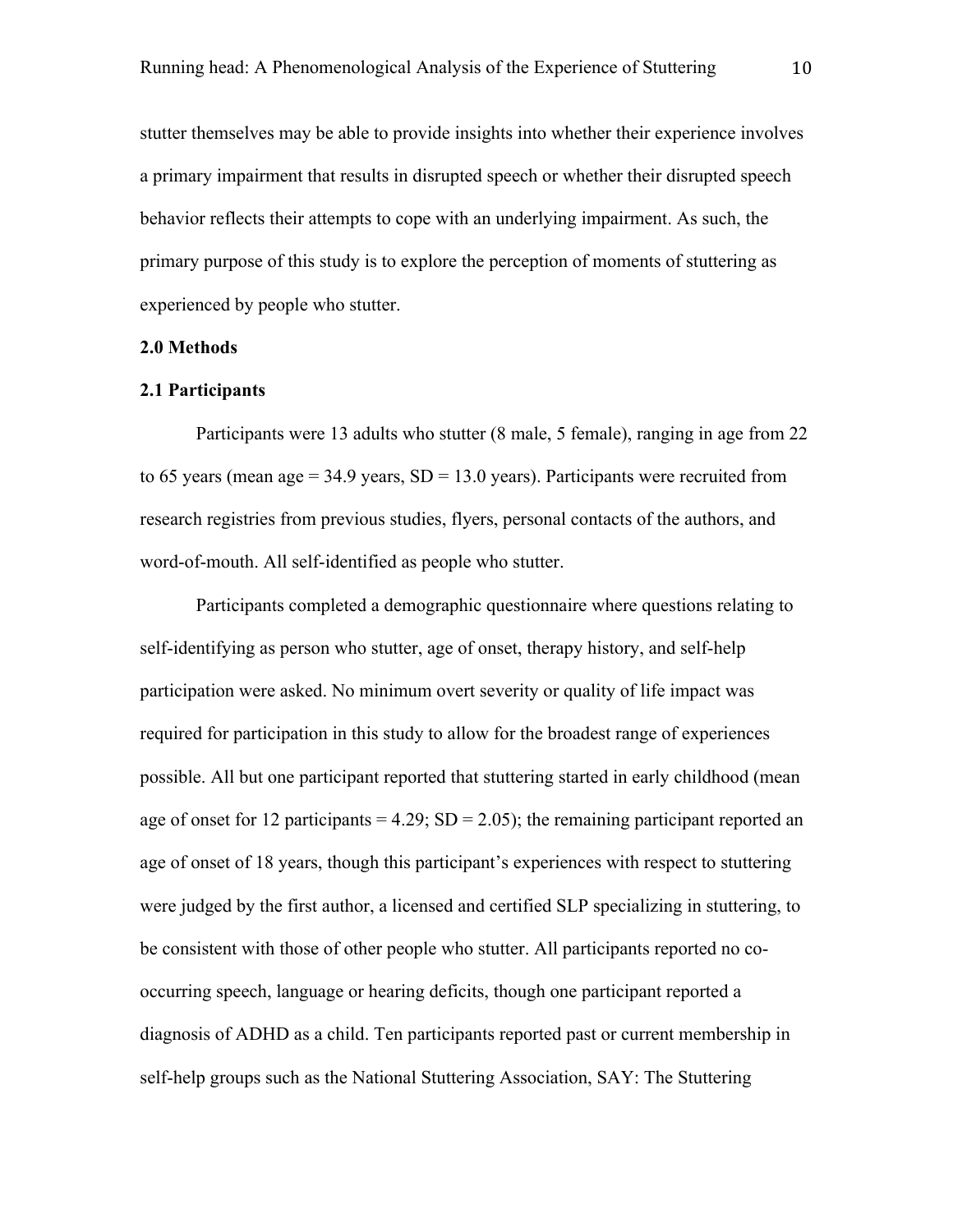Association for the Young, or Friends: The National Association of Young People Who Stutter. All reported a history of stuttering therapy, and two participants were actively receiving therapy at the time of this study. Past and current therapy experiences were varied. Some participants indicated participation in recent intensive therapy programs, while others indicated long breaks from therapy. The participants' perceptions of their therapy experiences differed greatly. Participants generally discussed therapy experiences focusing on *acceptance* as positive while indicating more negative experiences with therapy only focusing on managing overt speech disruptions. When asked to describe their therapy experiences, participants described various techniques, including but not limited to fluency shaping, stuttering modification, acceptance, and cognitive-behavioral therapy approaches. Overall, these therapy and support experiences were consistent with those reported by other people who stutter (Yaruss et al., 2002). Additional demographic data about the participants are presented in Table 1.

All participants completed the *Stuttering Severity Instrument*, 4<sup>th</sup> edition (Riley, 2009), and the *Overall Assessment of the Speaker's Experience of Stuttering* (Yaruss & Quesal, 2016) to assess observable severity and adverse impact. Table 1 contains specific SSI-4 and OASES results. Interviews were conducted in person in a research laboratory or via video-conferencing to allow for the widest inclusion of participants possible and the most representative sample of people who stutter. When interviews took place via video-conferencing, only audio data were recorded to limit the potential loss of confidentiality. The University IRB approved all aspects of this study.

## **2.2 Phenomenological Research**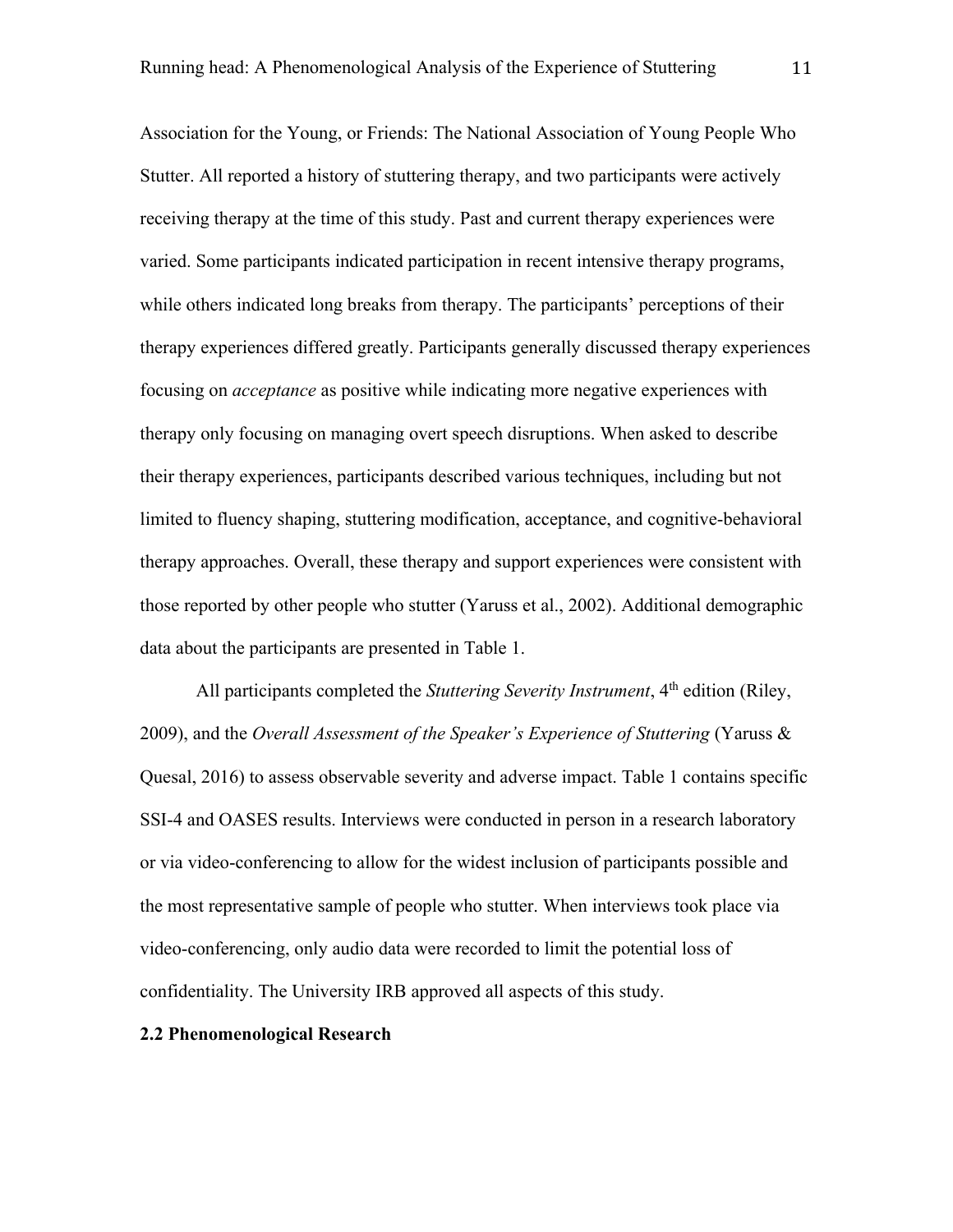Because this study aimed to understand the experiences of a group that shares a common experience, a phenomenological approach was used. Phenomenology "describes the common meaning for several individuals of their lived experiences of a concept or phenomenon" (Creswell, 2013, p. 76). Recent studies in stuttering have used phenomenology to explore the experiences of people who stutter. Jackson et al. (2015) used phenomenology to evaluate the experience of anticipation in people who stutter and what people who stutter do in response to anticipation. The authors found that people who stutter use avoidance, management, and approach strategies in both action and nonaction ways in response to the anticipation of stuttering. Plexico, Manning, and DiLollo (2010) used phenomenology to explore the experience of the therapeutic alliances between people who stutter and clinicians. The authors found that bad therapeutic alliances were based on clinicians who could not convey trust, acceptance, and understanding. They found that good therapeutic alliances were based on clinicians who took a more holistic approach to understanding the entire disorder. Because the moment of stuttering is a phenomenon experienced by people who stutter, phenomenology is well-suited for exploring the nature of that experience.

#### **2.3 Data Collection**

Participants completed an open interview where they were prompted for their experience of moments of stuttering. Principles of phenomenology were strictly adhered to during data collection. No word or phrase was used by the first author when speaking with a participant before first having been used by that same participant. All were first asked "What is your experience of the moment of stuttering?" Follow-up clarification questions using the participant's own language were asked as needed to ensure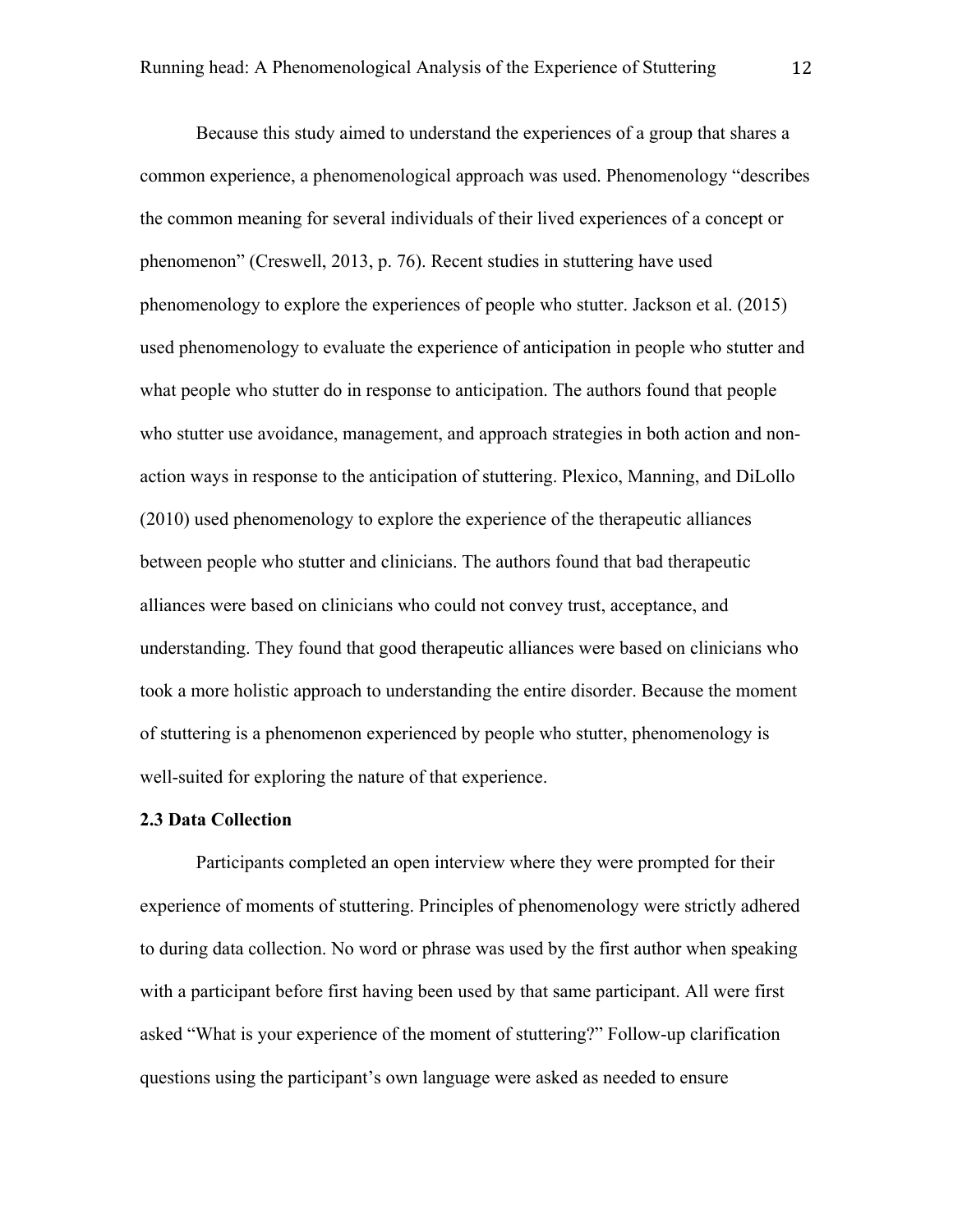understanding by the first author and to ensure a rich description of the experience. For example, if a participant stated, "I want control of my speech in this situation" the interviewer asked, "What do you mean by control?" No specific follow-up questions were included in the study; rather, clarifying questions alone were asked when necessary to ensure understanding on the part of the first author.

## **2.4 Data Analysis**

Data analysis followed previous phenomenological studies in stuttering (see Bricker-Katz, Lincoln, & Cumming, 2013; Jackson et al., 2015; Plexico, Manning, & DiLollo, 2010; Tetnowski & Damico, 2001). The steps below are also consistent with the steps outlined by (Creswell, 2013). The first author began by describing his experience of the phenomenon in an attempt to acknowledge, set aside, and account for his own personal experiences so as not to confound interpretation of the subjects' experiences. Participants responses were transcribed verbatim and reviewed for accuracy. Verbatim transcripts were saved as plain text files and imported into RQDA (Huang, 2016), a qualitative analysis package developed for the R project for the statistical computing package R (R Core Team, 2014). The first author then read each for a broad understanding. Through subsequent readings, significant statements comprised of sentences or quotes that highlight the experience of the subjects were collected. A list of significant statements was collected, grouped, and clustered into meaning units and themes using RQDA. These meaning units and themes with significant statements were discussed with the second author who performed a reliability check on the data and analyzed the categories for concurrence. A consensus was formed on the minimal points of disagreement when they occurred. A re-organization of one theme and sub-theme was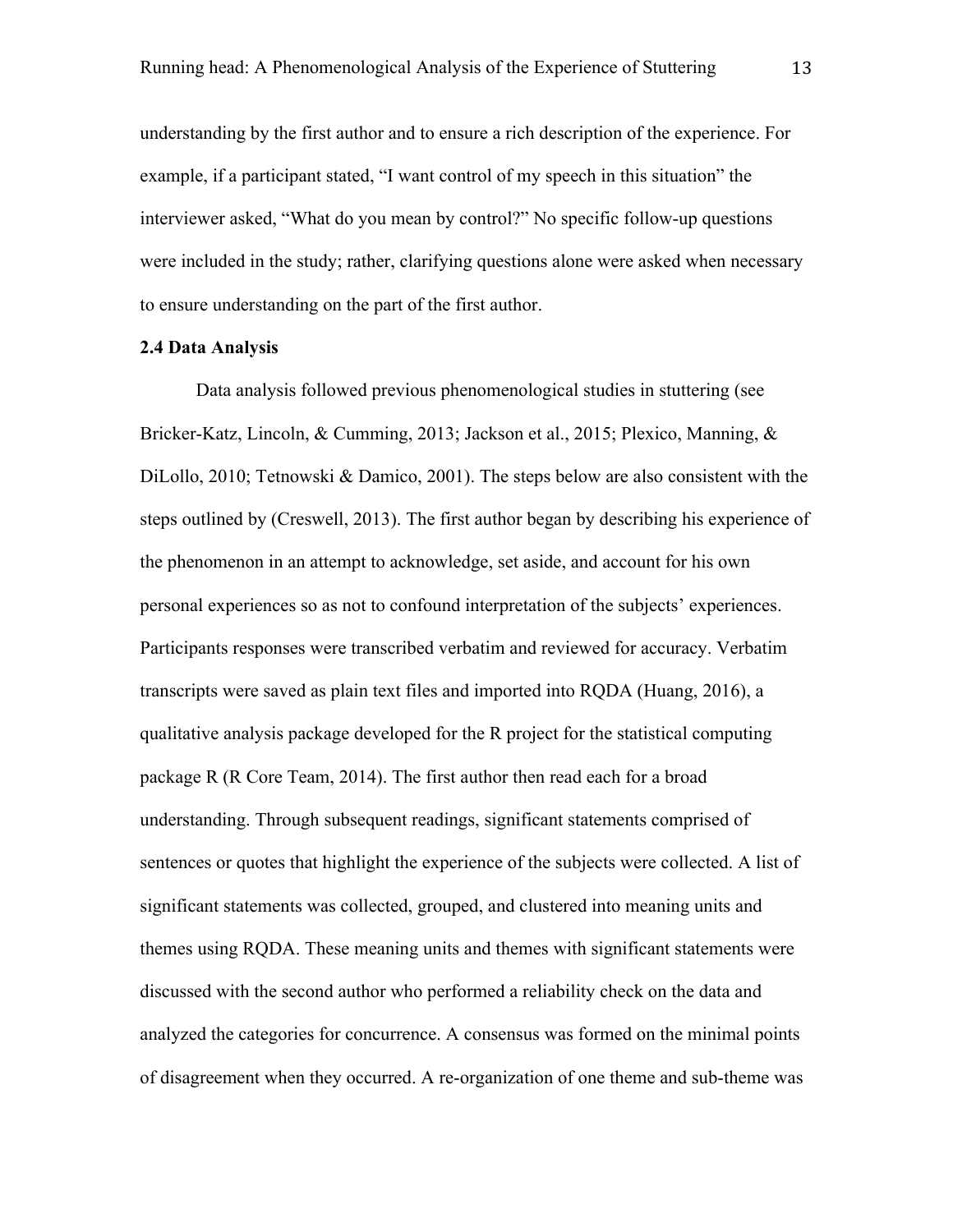made (see *Relationship with listeners*). Textual and structural description was followed by a composite description of the phenomenon, which is "the essence of the experience and represents the culminating aspect of a phenomenological study" (Creswell, 2013, p. 194). Demographic data were analyzed using lmertest (Kuznetsova, Brockhoff, & Christensen, 2015), a statistical package for R (R Core Team, 2014).

## **2.5 Credibility**

Data collection continued until saturation of themes was reached. Data saturation occurs when "there is enough information to replicate the study, when the ability to obtain additional new information has been attained, and when further coding is no longer possible" (Fusch & Ness, 2015, p. 1408). In this study, the first author collected and analyzed data until these criteria were met. When no new additional information via themes and subthemes was found, the authors collected data from one additional subject. This occurred with recruitment of a  $14<sup>th</sup>$  subject. Analysis of data from this subject again yielded no new information, so saturation was reached.

Credibility procedures followed the steps outlined in previous phenomenological studies in stuttering (see Jackson et al., 2015; Plexico et al., 2010). The essence of the experience collected by the authors was sent to all participants for validation. Participants were asked to read the essence of the experience and responded on a 7-point Likert scale how accurately the essence corresponded to their experience and to provide feedback. Of the thirteen participants, nine (69%) responded with a mean agreement of 6.44 out of 7 with a standard deviation of .46 (See Table 1).

## **3.0 Results**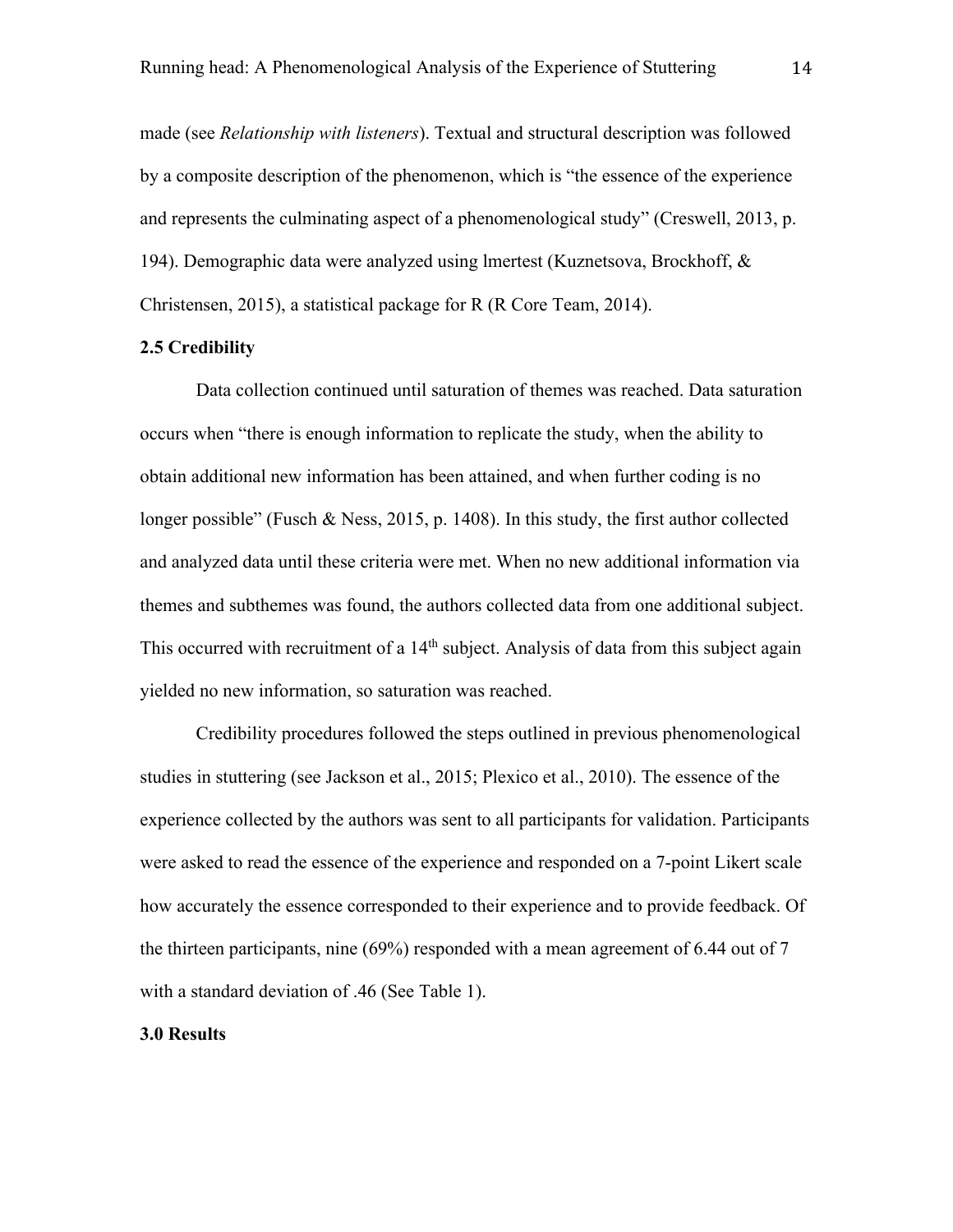All participants spoke about their experience both *before* the moments of stuttering and *during* moments of stuttering, indicating that the experience includes prespeech components as well as components that occur during the time when an observer might be able to identify stuttering. The collected meaning units created 31 main categories. A list of themes and sub-themes is shown in Table 2. The following sections review the specific themes and sub-themes that were identified. Quotes provided below represent examples of statements within specific themes and sub-themes. Not every instance of a statement supporting a theme or sub-theme is included due to space limitations; rather, specific quotes are used to "bring in the voice of the participants" and provide concrete evidence in support of themes (Creswell, 2013, p. 219).

## **3.1 Anticipation of Stuttering**

Participants discussed their experience of anticipation, or the sensation or feeling that they are about to stutter. The theme of anticipation was described using both action and non-action language. Action responses included voluntary and non-voluntary reactions to feelings of anticipation that the speaker either *did* to their speech system while non-action responses included behavioral, affective, and cognitive *states* that the speaker experienced. Actions often followed states.

## **3.1.1 Action Responses**

Participants discussed voluntary and non-voluntary reactions they experienced in response to anticipation of moments of stuttering. Participants discussed scripting, avoiding or changing words, tensing, and avoiding situations in this sub-theme.

Participant 2 (P02): If I knew a word was coming that I couldn't pronounce, I would change the word. I would change the sentence…add little bits to the story to make it easier… just trying to create time for myself to get through a stutter.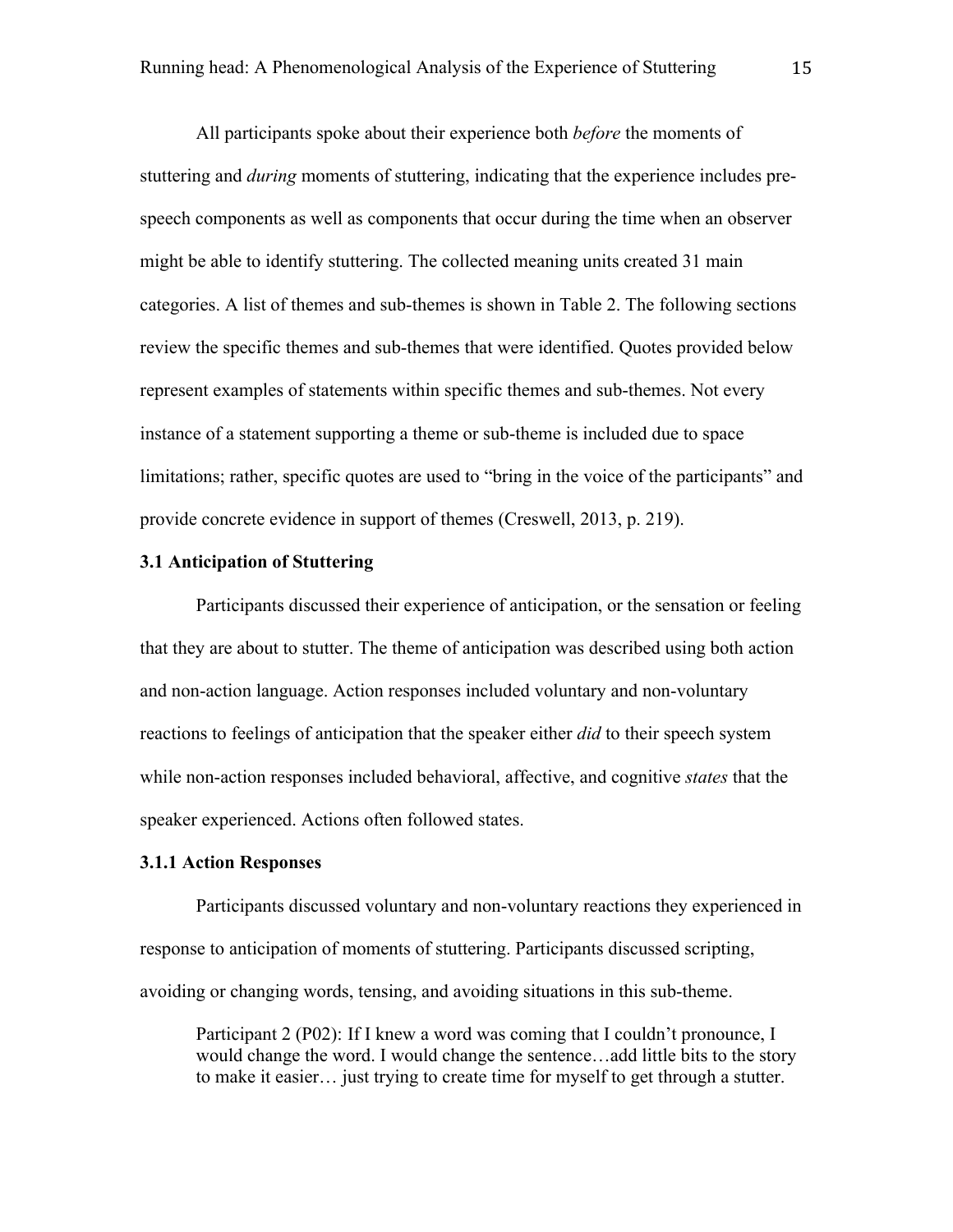P06: I prefer email to phone conversations… If it's planned out, I will modify what I'm going to say. For instance, if a menu has numbers on it I will always say the number so and so because that's easier.

P08: I could feel the tension before I got to the restaurant to order food, or an hour before I met the person I'm going to meet…Years back, even before a conversation started, even before I walked in the room, I could feel the muscles tighten and the airflow get less and less.

P13: I knew I was going to stutter and so…I would avoid speaking.

## **3.1.2 Non-Action States**

Participants described non-action states they experienced before moments of

stuttering. These states included feelings of anxiety, tension, uncertainty, a lack of

confidence, and fear.

P05: A little bit before I have to say the word I will [sense the fear]...

P12: It does feel a lot like that stressful feeling you have before a big sporting event or a big test. It feels like that big stress building up inside of you. You know elevated heart rate kind of thing where it's just like generalized anxiety or anticipation. But, as you speak…[it becomes] localized in various parts of your speaking mechanism.

## **3.2 The Loss of Control**

Participants described their experience of stuttering in terms of *control*. When discussing this theme as a group, participants used the word "control" in two meanings: a physical sensation of motor-linguistic control and a cognitive-conversational sense of control that related to the social aspects of speech. To some participants, the loss of control included both aspects, while others discussed the loss of control in terms of only aspect.

## **3.2.1 Physical, Motor, Linguistic Control**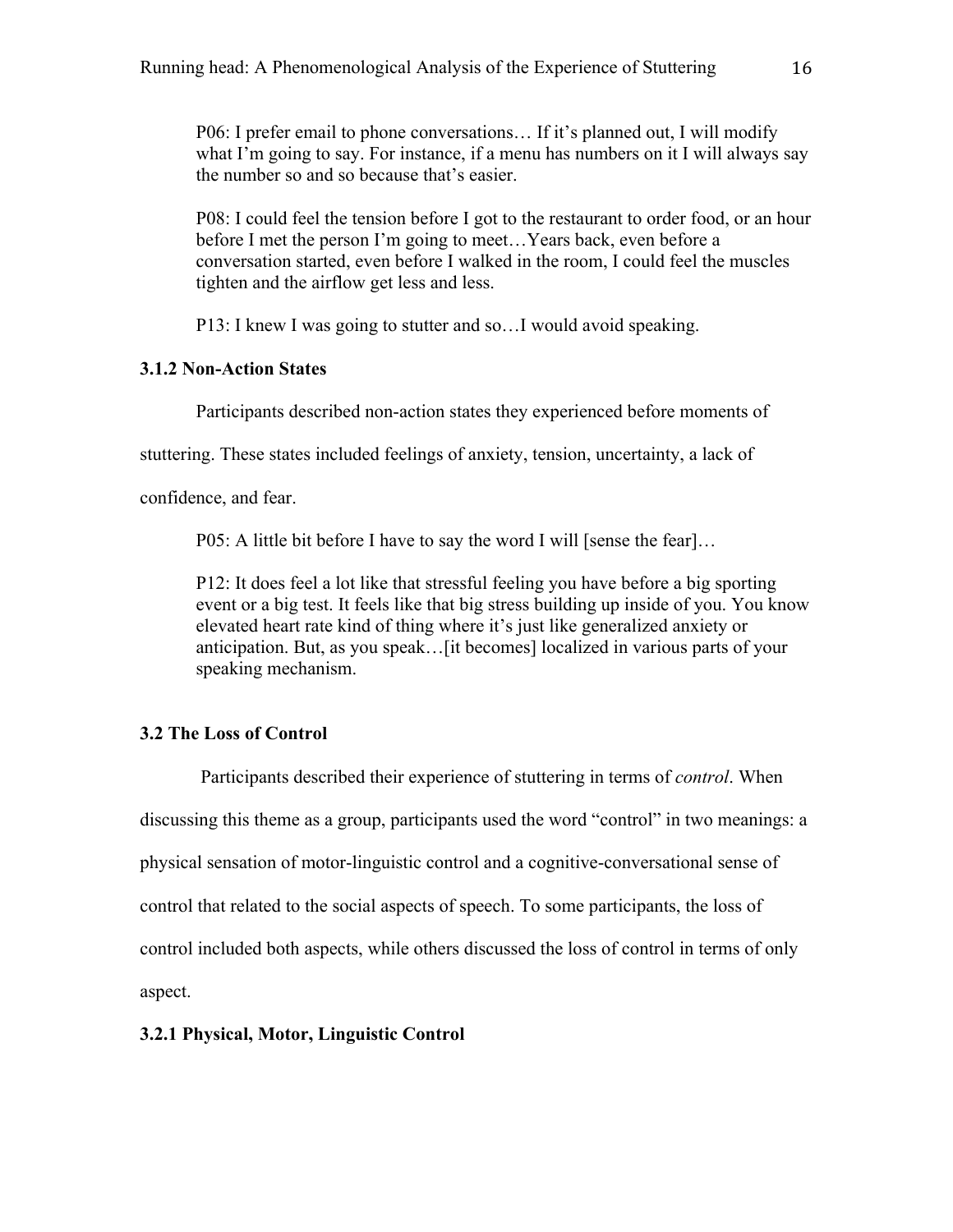Participants spoke about control in terms of being *stuck*. They spoke about how they knew what they wanted to say, what speech movements they wanted to execute, but could not. Speakers illustrated that how they reacted to this sensation, dictated how much they struggled and how the stuttering behavior developed.

P01: The loss of control feels like a blip in the system where there's like a brief instant where whatever plans that are occurring are interrupted. And, it's kind of like a moment that feels like there's no roadmap for it. You're kind of in a freeze frame. It's just kind of like a delay. If you're playing an old record, it's like a skip. You don't know how long the skip is going to last when you are playing that record.

P03: I think the loss of control is the sensation of not being able to get out what you want to say, like being in a moment of stuttering and knowing where you want your mouth, lips, and tongue to move and knowing how you want it to sound and literally not being able to produce that word.

P12: It feels like it [the word] is stuck the ground or something, and as you go to say it there is a bit of struggle with it. Depending on how much struggle determines how the stutter is going to manifest.

## **3.2.2 Pragmatic Control**

Participants spoke about control in larger pragmatic, social, or conversational

terms. They often juxtaposed their feeling of loss of control with skills that a

conversation partner had such as fluency, agency, the ability to express themselves, and

make their needs, wants, and wishes known effectively.

P02: I don't think of myself as someone who wants a lot of control when they speak. But, there are situations where [I do]…I want to feel like I have agency when I speak. That I'm the one who is choosing to engage in that conversation without the power being lost to a fluent speaker...

P09: I think control is simply the idea [that]… if you're in a situation, can you get out of it? Can you move through it? Can you handle it? Or is it going to be a total disaster and you're going to be stuck? Can I feel somewhat effective? Can I survive it?

P13: It's a physical feeling of loss of control but it's accompanied by emotional arousal.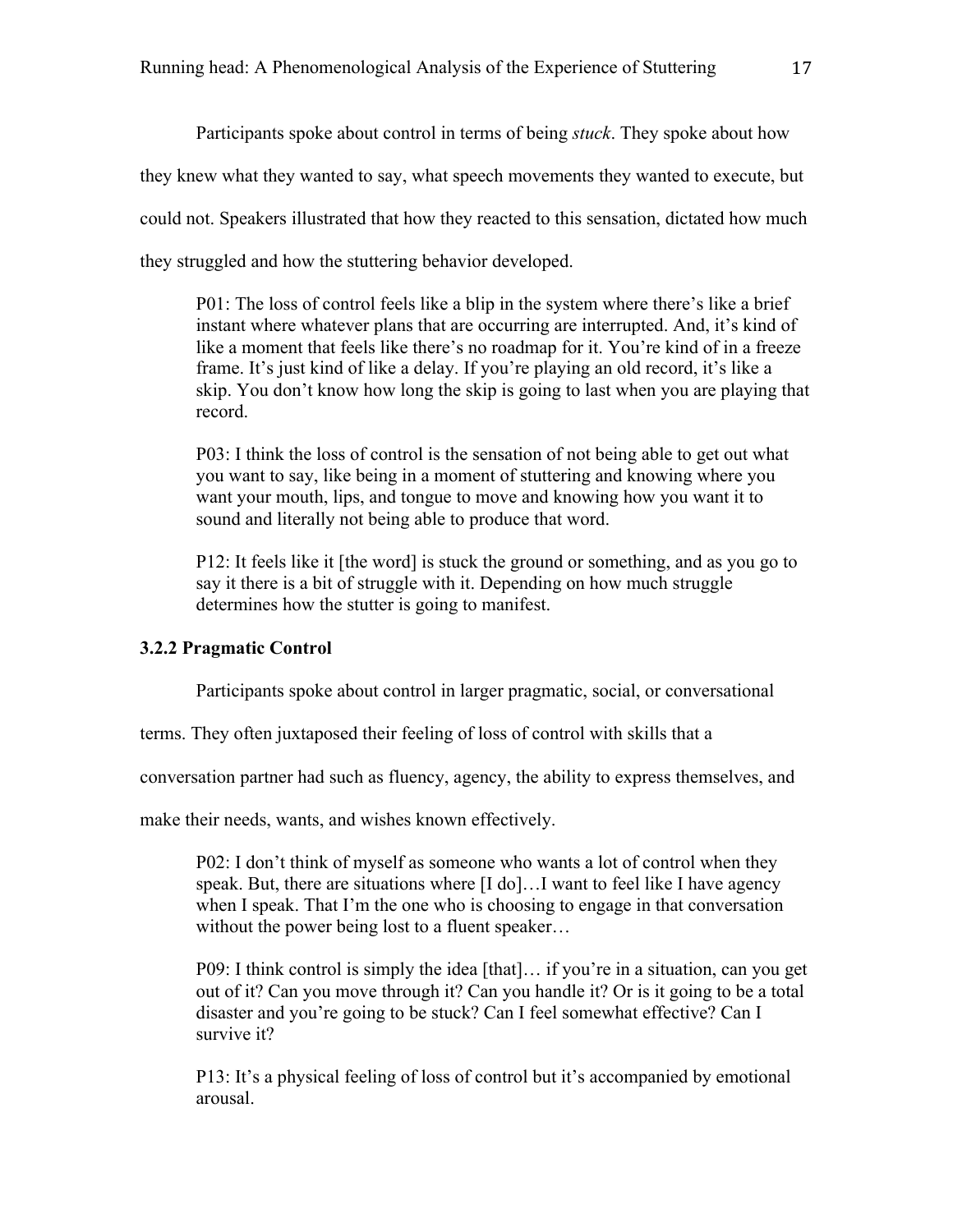## **3.2.3 Degrees of Loss of Control**

Participants discussed degrees of control and how the sensation of loss of control

differed among stuttering behaviors.

P07: I feel less in control when I block because I feel like that the perception of the person that I'm talking to, when I block, is different. At least there is always a sound coming out of my mouth when I do my normal stuttering with the repetition. But with a block, the person I'm talking to is confused as to what's happening…

P13: I think there's probably some loss of control [with repetitions]… the idea is like if you were truly in control you wouldn't be stuttering, the speech would just flow. So, I think that the notion there is that it's sort of a more minor sort of a thing. You're trucking a long and you feel a little bit of that catch in your speech but it's not the stuck, it's not the sort of stuck feeling because again you can keep moving on in your speech.

## **3.2.4 Reaction to the Loss of Control**

Participants discussed their reactions to the loss of control sensation. These

reactions included both physical acts such as pushing and struggling, as well as non-

action states such as fear and panic. Speakers discussed a continuum beginning with non-

action states that then led to physical responses. When discussing both types of reactions,

speakers directly discussed how their reactions affected overt disfluencies.

P03: I think that the panic can almost lead to more of a loss of control or exacerbate it. The more panic there is the more out of control I feel or the more, or the less likely I'm able to move through the word and the more stuck and the more loss of control I experience. I think the pushing almost comes as a response to the loss of control. Like once I'm experiencing the loss of control, one of the options, often the easiest option, is just to push.

P12: It's like you have a choice of how you want to react to it. Within that split second when you react to … that feeling, that's when you run into most of your problems. I think the best plan of action is to react as least amount as possible but that's kind of counterintuitive and difficult…you might react to it very much and have a hard block.

# **3.3 Variability**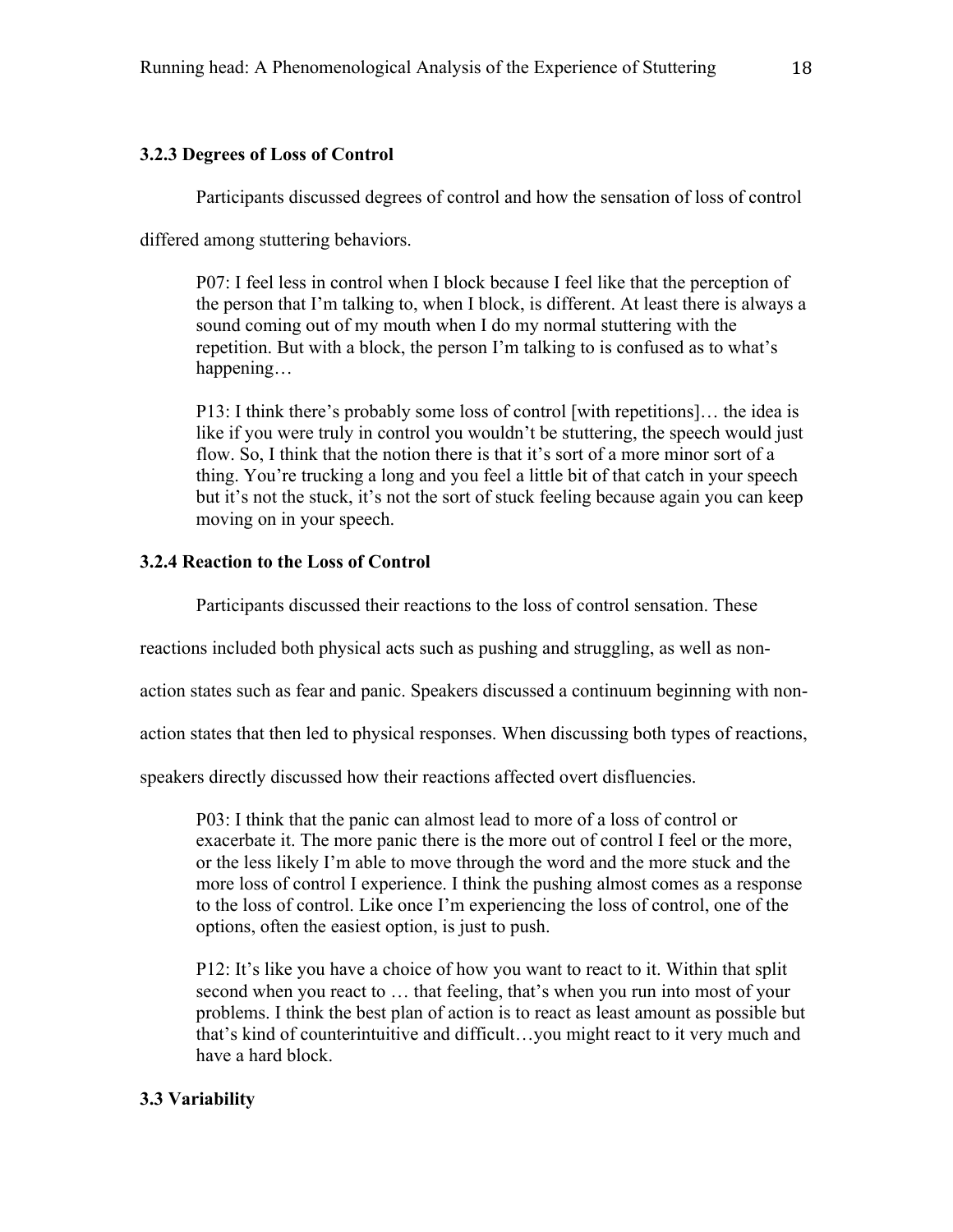Participants discussed aspects of their experience of moments of stuttering that

vary across time and situation.

## **3.3.1 Variability Over Time**

Aspects that vary across time include tension, struggle, amount of stuttering, ease

of speaking, management strategies, negative thoughts and feelings, etc. Speakers

discussed these changes not in linear terms suggestive of slow steady change. Rather,

speakers spoke about how dynamically these aspects varied from day to day and from

year to year.

P05: Well, even a few years [back], I had a lot more high tension [at] times. Actually, I think my stutter has changed a lot throughout all the years. I've picked up habits and gotten rid of habits, picked up different ones, and gotten rid of them again and stuff like that…[There are days] the variability still annoys me so much.

P09: It's certainly is not anywhere close to the intense experience that it has been in the past… I think that's the sort of thing, the experience of not having it be like a total disaster or car crash every time I stutter. I think when I was a kid and wasn't handling it quite so well. Every time I stuttered it was like the worst thing that could happen verses now it's just a thing. It happens, and I get through it. I don't give it a ton of thought and I just move on.

## **3.3.2 Variability Across Situations**

Similar aspects of participants' experiences were discussed to vary across

situations. Participants consistently spoke about how some situations were easier than

others, but these hierarchies were different across individuals.

P05: The thing with my stuttering is that the experience is so different depending on where I am. Like right here I'm speaking decently well, and there might be stutters, and blocks, and repetitions, and stuff; but I do have a fair amount of tension but overall, it's not a big deal. There are sometimes I'm with my family and I'm fluent the whole night but there are times when at work or school and I'm stuttering up a storm and that is completely a different experience from the others. It's all very different, very dependent on where I am and what my mind frame is.

P06: So, really it depends on the situation. Sometimes I am able to slow down, like when I'm talking one on one with somebody, especially somebody I'm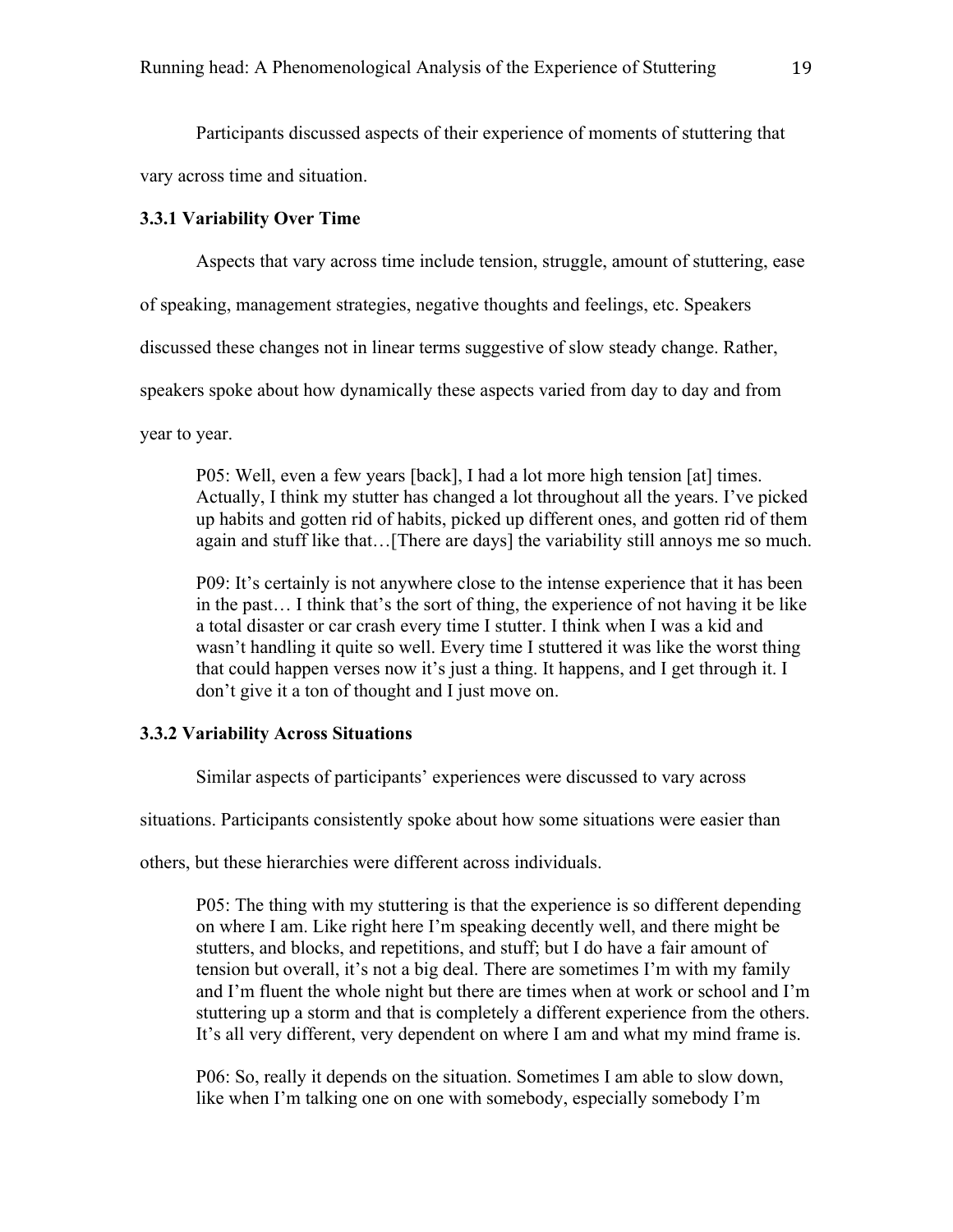comfortable with in a social setting. Or, if I'm anxious like with my boss…I will try and get the words out as fast as possible. It really depends.

P11: My experience of the moment of stuttering is that it really varies based on context. And, both my physical reaction to it, my proprioceptive feelings, and my emotional response to it can all vary based on who I'm talking to and what type of situation, like what other types of physical stress or emotional stress I'm under.

## **3.4 Physical, Emotional, and Cognitive Experience**

Participants discussed their experience of moments of stuttering using language

that reflected physical, emotional, and cognitive reactions, which often differed for

different stuttering behaviors. The physical, emotional, and cognitive aspects of the

experiences were intertwined with each other and not separate experiences, so they are

represented as a single theme. Some speakers discussed moments of stuttering as a

trauma they suffer, feeling an out of body experience while it occurs.

P04: I have a lot of secondary characteristics. And, I guess I push through it and that pushing through it turns into the physical, the secondary characteristics, so that little progression of thoughts, feelings, and expectations which takes a millisecond. That's… how I feel that the stutter happens.

P07: I still tend to get hot in the face when I stutter. And, a lot of times I will have like a secondary action that I'll do, like I will close my eyes or look down. I tend to look down more now than [ have] my eyes closed. I've been working on trying to reduce those. Instead of closing my eyes, I just now kind of look down instead to move towards not having anything at all. So those are my big three things, my face gets hot, I look down or I close my eyes.

P09: …It was almost like a traumatic experience where I almost felt like I would not be inside my body when I stuttered. I would sort of be watching so I was sort of distanced.

P11: I think that when I think about my most severe instances of stuttering, I feel a lot of tension, and it becomes exhausting. There is a little bit of embarrassment there still...

P12: I described it that my speech was sticky, it's like I was walking or speaking through mud or something. Each word I had to fight for. I don't know if any of them came out normally fluent. I might not have blocked on them all, but they were all sort of effortful and struggle-filled to varying degrees…I still definitely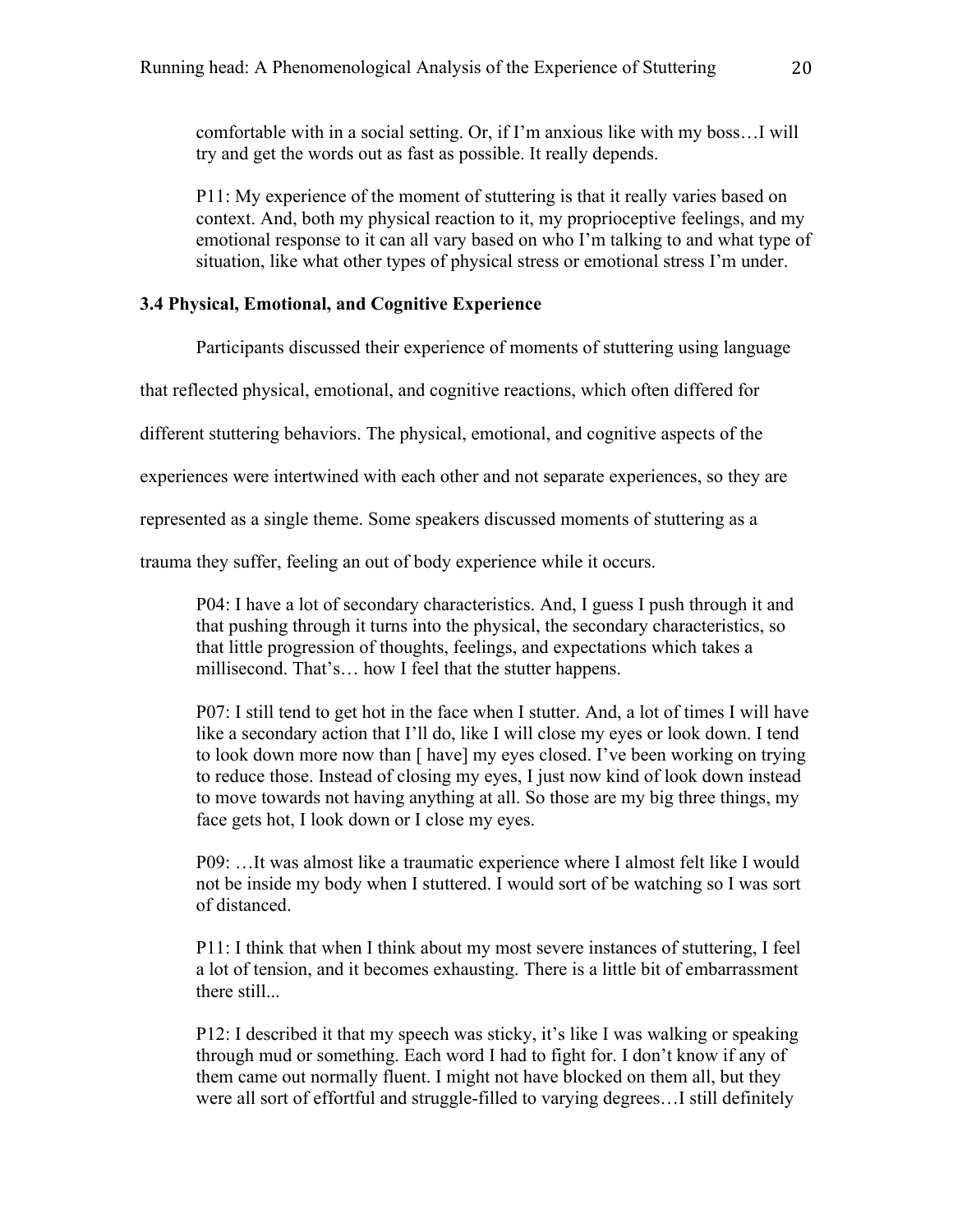have that sensation of sort of effortful speech in general where every word is sort of not tough anymore, but it doesn't come out easily and has the threat of turning into a block or something…

#### **3.5 Stuttering Behaviors as Reactions**

Participants spoke about the manifestation of their stuttering behaviors. They

often spoke about tension as the essential experience but contrasted how the overt

manifestation of the behavior depended on their reaction to the internal struggle or loss of

control.

P01: I don't agree with the definition that [disfluencies] being termed core behaviors because I don't believe that they are core. I think that they are just the by-product. But I think that my experience with them is that they fall along a continuum [of struggle]. The more you try not to do it, the more you enact more fight, and that fight is the core behavior in my mind…They [stuttering behaviors] are like what you're trying to do to get un-stuck and out of the loss of control to be in control again. It's your attempt to control that's actually what a lot of what the listener sees as your stuttering.

P02: I had a lot of blocks. My parents used to tell me if I was going to stutter, "Stop!" So, what ended up happening is, I think I developed blocks as a response to that, because I would want to move through the sounds "da da da" where you repeat the sound, but my parents would tell me to not [do that]. And, just to stop, because it made them uncomfortable and embarrassed…I just changed the repetitions of sound kind of stuttering. I'm sure there's a word for it where you kind of "ka ka ka ka," when you repeat the sound you're stuck on, because I was instructed to not do that. That I think eventually my stutter turned into blocking, because I would say, "Oh, here it comes—the stutter," and I would just like, I wouldn't even try to make the sound because of how unacceptable it was to do that. I think, in retrospect I think I literally said "Ok, here comes a stutter. I'm not going to make the sounds, but I can't stop the stutter so I'm just not going to say anything."

P05: Sometimes I will just say "um" before a word that I'm going to stutter on. And then like that helps me move through the word. But that's a habit.

P08: With airflow, I can keep the sound moving [simulated this behavior]… For a while if I felt like I was going to block, I just kept making noise, kept making sounds [demonstrated a prolongation on a sound]…It's better to be forced and sound bad than be speaking and have no air coming out at all.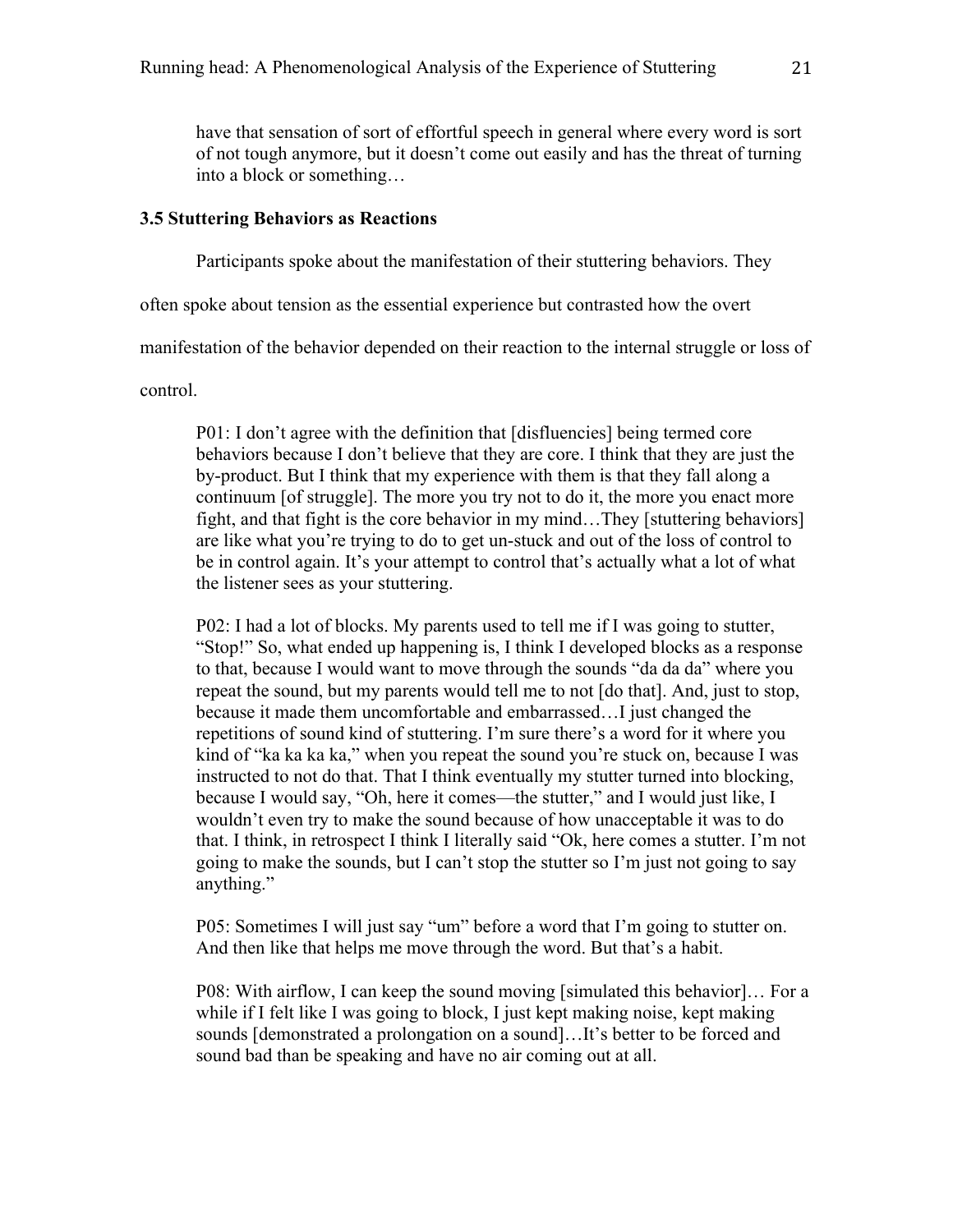P10: If I'm placing an order or asking a person for directions and I have a block, they would tend to ignore me in a sense because I'm having a block and can't get the word out. But, I've realized that if I do go like "ca ca car," for example, the person sees that I'm trying to speak…

P12: If I really wanted to, I could grab on to a hot pan, but my initial reaction is going to be to let go of that pan. And, I can overpower that but that requires a lot of practice grabbing hot pans or something. As an observer, what do you see differently? I think what you observe, all you're observing is my reaction to it [being stuck]…You might react by not wanting to stutter and wanting to clamp down on that and push it out and I think that's what a block is. You not wanting to audibly stutter…I think the more you try to control that stutter the more you want it to come out a certain perfect way. That's when you get sort of these classical stuttering behaviors like prolongations and repetitions. It's almost like you trying to not stutter in an unacceptable fashion. And, I think the less you react to it, sort of the more easy the stutter can come out.

P13: I think avoidance is as much of a stuttering behavior as are a repetition or a prolongation.

## **3.6 Management**

Participants discussed how they manage moments of stuttering or the loss of

control. All participants discussed management in both action and non-action ways.

## **3.6.1 Action Response**

Management included actions that the speakers performed proactively. These

included techniques such as avoidance, speech strategies, increased effort, advertising

(Breitenfeldt & Lorenz, 2000), or more attention to fluency.

P03: When I'm in a moment of stuttering, a lot of my focus or attention is on where in my body the word or sound feels stuck…and then figuring out how to move my articulators or reduce the physical tension that's in my throat or in my tongue to ease out of that block or repetition or…using speech tools like voluntary stuttering…I don't know if avoid the loss of control is fair? But like proactively putting them in so I never get to that out of control place.

P07: [I try] to be more proactive about understanding my response being in a high-stakes situation. I know I'm going into a meeting with the CEO, before I go in, I tell myself the first word I say is going to be a pseudostutter.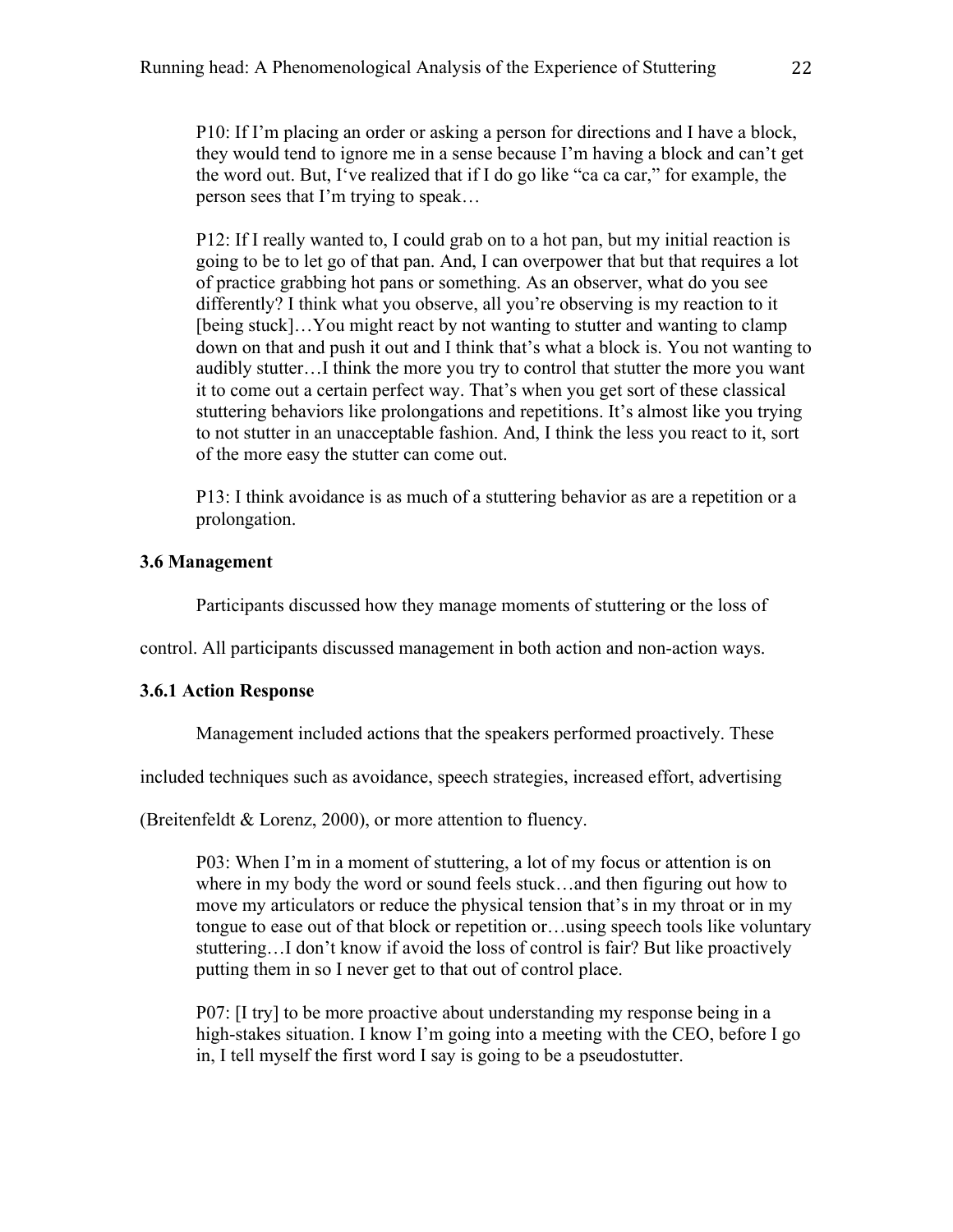P10: I've used easy-onset. I'm not sure how to describe it, it's when if you're going to begin a sentence you tend to ease into the first syllable. So, if I'm saying the car is awesome I would say the car is awesome (demonstrated the technique), where you make the first syllable drag out slightly. I tend to use that quite a bit if I'm going to block on the first word of the sentence…I tend to advertise in places where it's an important spot. When I had my internship and had to give the presentation, I did advertise prior to that.

P11: There are times when I am actively increasing my attention to how I'm saying things in order to use strategies to not stutter. It is a behavioral choice to shift my attention to focus on how I'm saying what I'm saying in order to reduce tension, slow down… that's often when I close my eyes more, because I focus, I'm limiting the amount of incoming sensory information kind of helps me.

## **3.6.2 Non-Action States**

Management also included non-action states acceptance and spontaneity.

Speakers discussed these aspects as overarching constructs or goals to which they aspire.

P02: So, I think for me when I'm saying "stuttering freely" I'm able to say what I actually want to say without having to use the machine. It's real artificial. Everything is very scripted. I know I can say this so I'm going to say this. Stuttering freely is freedom because I can say what I want. I can use whatever word I want in whatever order I want.

P04: I think I was more fluent when I was younger. I didn't really know or care about society's expectations or their perception of stuttering. When I was a kid, I just talked. I was more soulful. I didn't really care as much.

## **3.7 Relationship with Listeners**

Participants discussed how the influence of speaking partners, conversation

partners, or listeners can influence moments of stuttering in negative ways.

P06: I find especially when I'm in a multiple person social situation that the conversation is moving very fast. I have to try and keep up with it or else lose my turn to speak. And that you know is very frustrating.

P11: But, when I do stutter, and I want to impress the person, it's almost as if that in the moment I do regard it [stuttering] as a momentary failure but I don't let that feeling last. I wish I hadn't stuttered. I feel like it's more because that my attempt to communicate was less effective…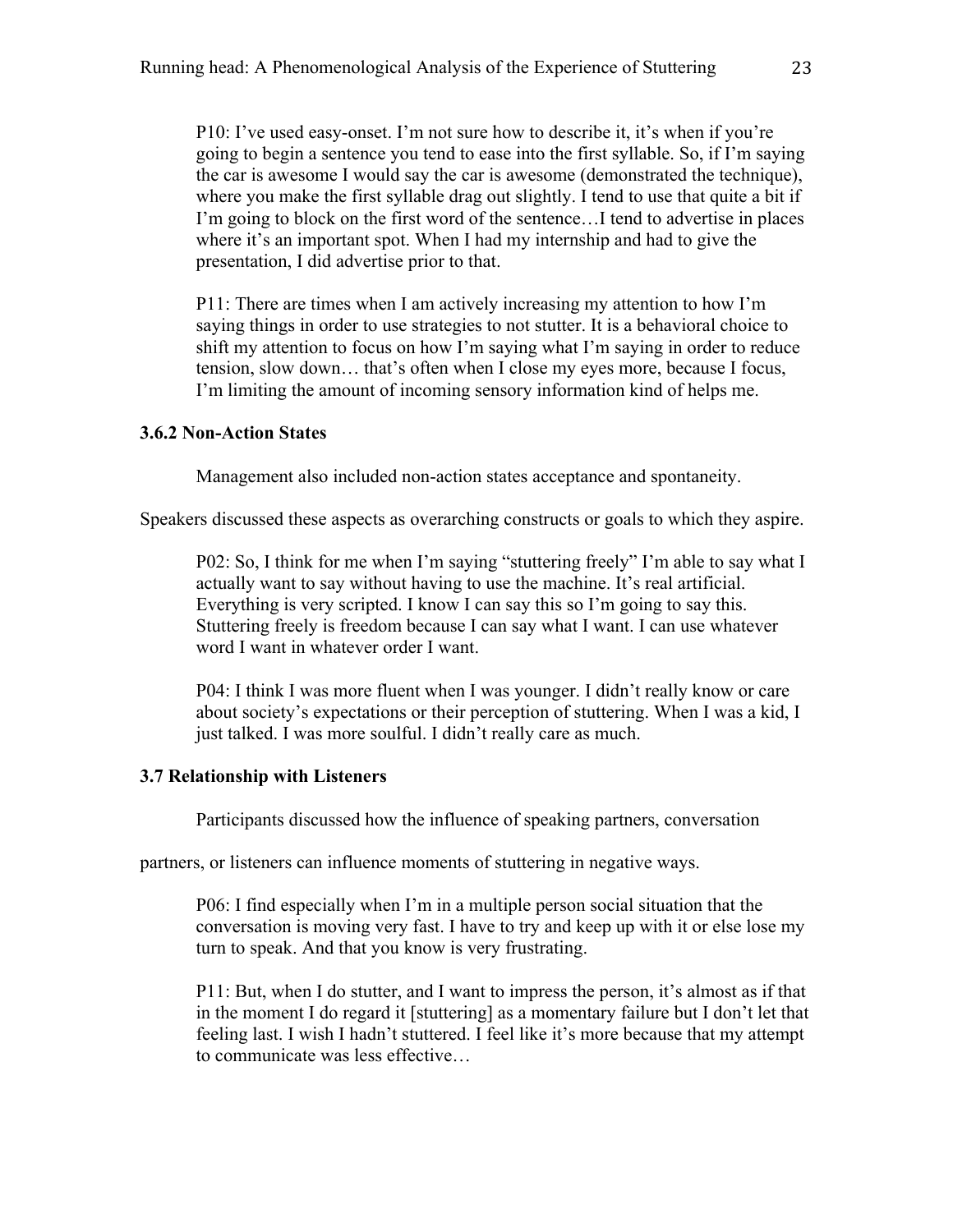P13: And then that's usually when the listener starts giving me the look, why is this person not saying anything? And I know that I'm doing something. I'm trying to get my speech moving again but the listener is kind of sitting there looking at you and thinking what's this guy's problem?

## **3.7.1 Reactions to the Listener**

Participants discussed ways in which they improve this speaker-listener

relationship through active strategies including self-disclosure, advertising (see

Breitenfeldt & Lorenz, 2000), and education.

P01: We have to know they know. We have to know [that] they get it and understand the nuances and the tricks and paradoxes of stuttering…We've got to do something to handle that relationship with the listener. And I think that's why a lot of people talk about advertising as being very powerful. But I think it goes beyond advertising I think even you have to know that they're pretty educated on stuttering and that they are not thinking of all these myths and stereotypes.

## **3.8 The Essential structure**

Based on the results above, an essential structure of the experience of moments of

stuttering *from the perspective of those who stutter,* was developed:

*Moments of stuttering include more than the speech disruptions that may be perceived by an observer.* 

*Even before moments of stuttering are observable, speakers may have an awareness (often referred to as a sense of anticipation) that some difficulty in speaking will occur. Speakers may react to this awareness with behaviors (e.g. avoiding words or situations, scripting) or emotional states (e.g. tension, anxiety, fear). The specific way in which speakers react develops based on past experiences and perceived communication stressors. The experience of anticipation can vary depending on the situation, the conversation partner, and other factors.*

*Many speakers experience what they describe as a "loss of control" prior to or during moments of stuttering. This loss of control can relate to a lack of agency during a conversation or to a sense of being "stuck" and unable to move forward in speech. The ways in which speakers react or attempt to regain control determine what conversational partners observe.* 

*The loss of agency occurs when stuttering interferes with people's ability to express themselves, be understood, or participate in social interactions. The*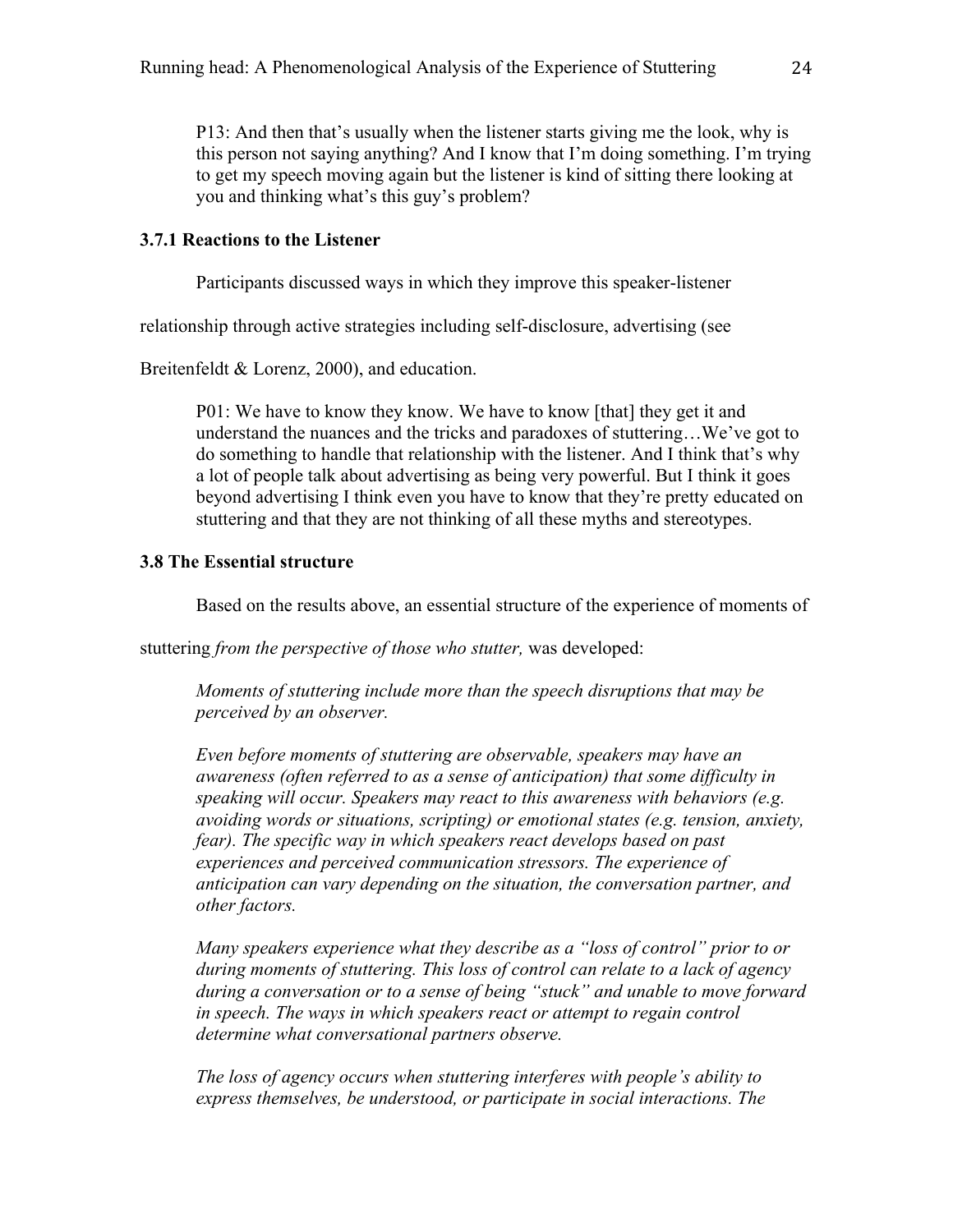*relationship between speakers and their listeners can influence how they experience moments of stuttering and how they perceive themselves. Speakers may be able to improve their relationship with their listeners through proactive strategies such as educating others about stuttering or being open about stuttering.*

*The sensation of being stuck occurs when speakers know what they want to say but are unable to say it. This sensation does not directly correspond to the behaviors that listeners may observe (e.g., repetitions, prolongations, and blocks). Rather, speakers may react to the sensation of being stuck with tension or struggle, and these behaviors might be observable. They might also experience being stuck without observable reaction until the sensation passes. Other possible reactions include: attempting to restart speaking, prolonging or repeating a sound to hold the conversational floor, avoiding sounds or words, changing words or the message in an attempt to postpone or prevent stuttering, or holding the conversational floor through other conversational means (e.g., starter or filler words). Speakers may also respond by using speaking strategies (e.g., reducing tension) through methods learned in treatment or independently. They may also respond by focusing on acceptance or spontaneity.* 

*The experience of moments of stuttering, the sensation of loss of control, and speakers' reactions can vary significantly depending upon the situation, the relationship between speakers and their conversational partners, and the ways in which listeners react. These aspects of stuttering can also change over time, with age, through self-help, and with treatment.* 

## **4.0Discussion**

Participants in this study described their experience of stuttering in ways that are consistent with prior research; but, also expand knowledge about the phenomenon. As reported by Jackson et al. (2015), anticipation is a very common aspect of the experience of stuttering. This anticipation can lead people to react with actions (e.g., avoiding words, changing words, scripting, tension, and avoiding situations) and non-action states (e.g., anxiety and fear). Importantly, participants in this study reported that anticipation is not an independent phenomenon but rather part of moments of stuttering itself—something which occurs before the disruption in speech but still a part of the experience of those moments. Anticipation was described as both a long-term build-up that could begin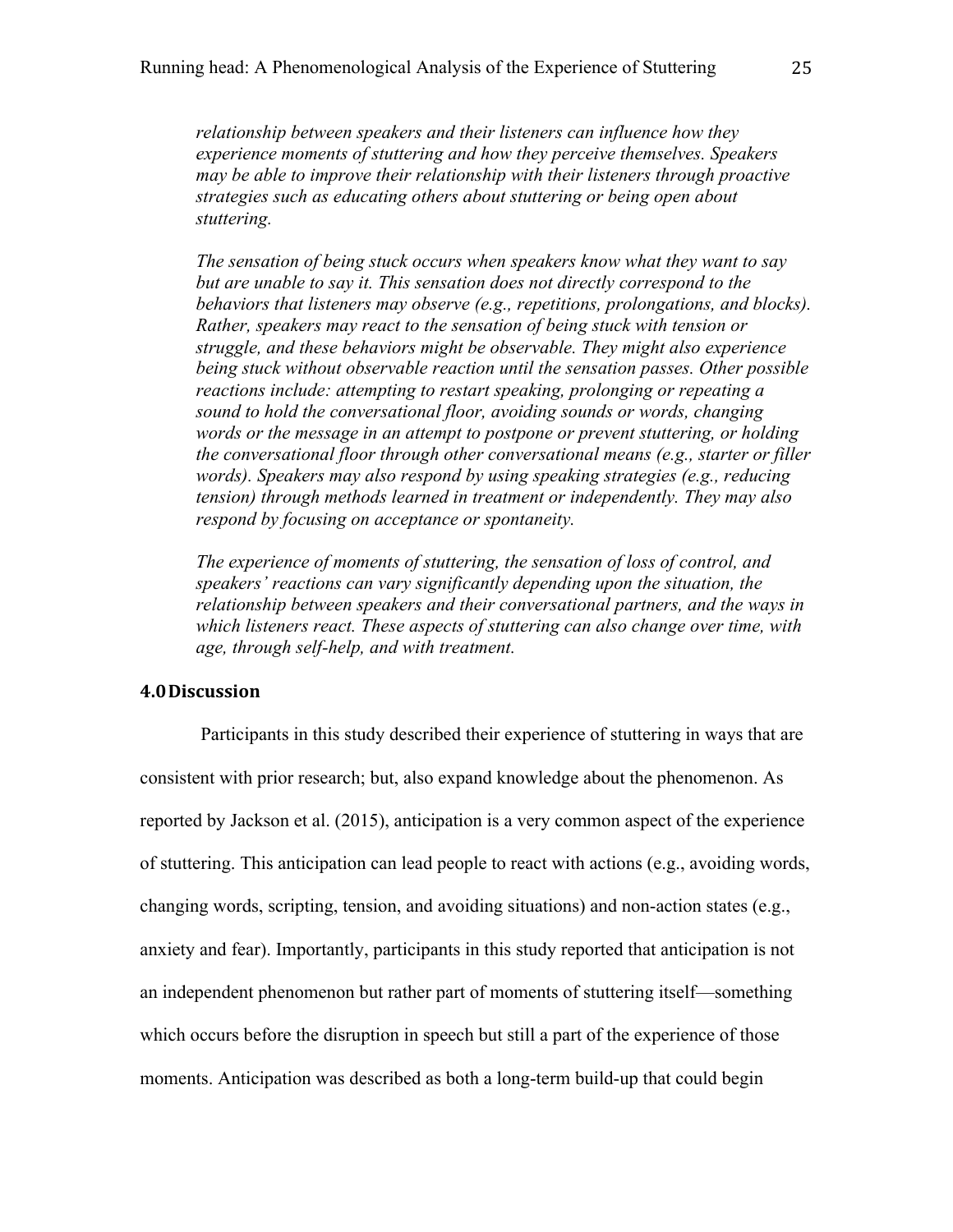minutes, hours, or days prior to a speaking situation as well as a sensation someone experiences as they begin to formulate an utterance. People who stutter reported experiencing physical and emotional arousal during moments of stuttering in a similar manner. For example, P13 said, "It's not just being stuck, being stuck by itself would be fine. But, it's being stuck and then being [in] the emotional discomfort that accompanies being stuck [that's bad]." Participants also described various forms of managing moments of stuttering, including using speech and stuttering modification techniques, as well as focusing on cognitive states such as acceptance (De Nardo, Gabel, Tetnowski, & Swartz, 2016) and spontaneity (Constantino & Manning, 2015).

Novel themes identified in this study related specifically to the speakers' experiences immediately before and during stuttering behaviors themselves. Many participants discussed what they called a *loss of control* as being central to their experience of moments of stuttering. Speakers discussed two aspects of control. The first was a motoric or linguistic sense where speakers knew what they wanted to say but could not execute the necessary speech movements. This feeling of being stuck was an inability to stop or escape the sensation. For example, P01 said, "In a moment of typical disfluency I can stop doing that [being disfluent]." Yet, when experiencing a loss of control, "the awareness triggers and I know you're going to stutter and it's not that ability to just decide I want to stop it when I want to." The second sense of control was more conversational and pragmatic. Speakers discussed wanting control of their space in the conversation to make their thoughts heard and to give themselves a voice. For example, P09 said, "Control is…Can you get out of it? Can you move through it? Can you handle it? Or is it going to be a total disaster and you're going to be stuck?" Speakers also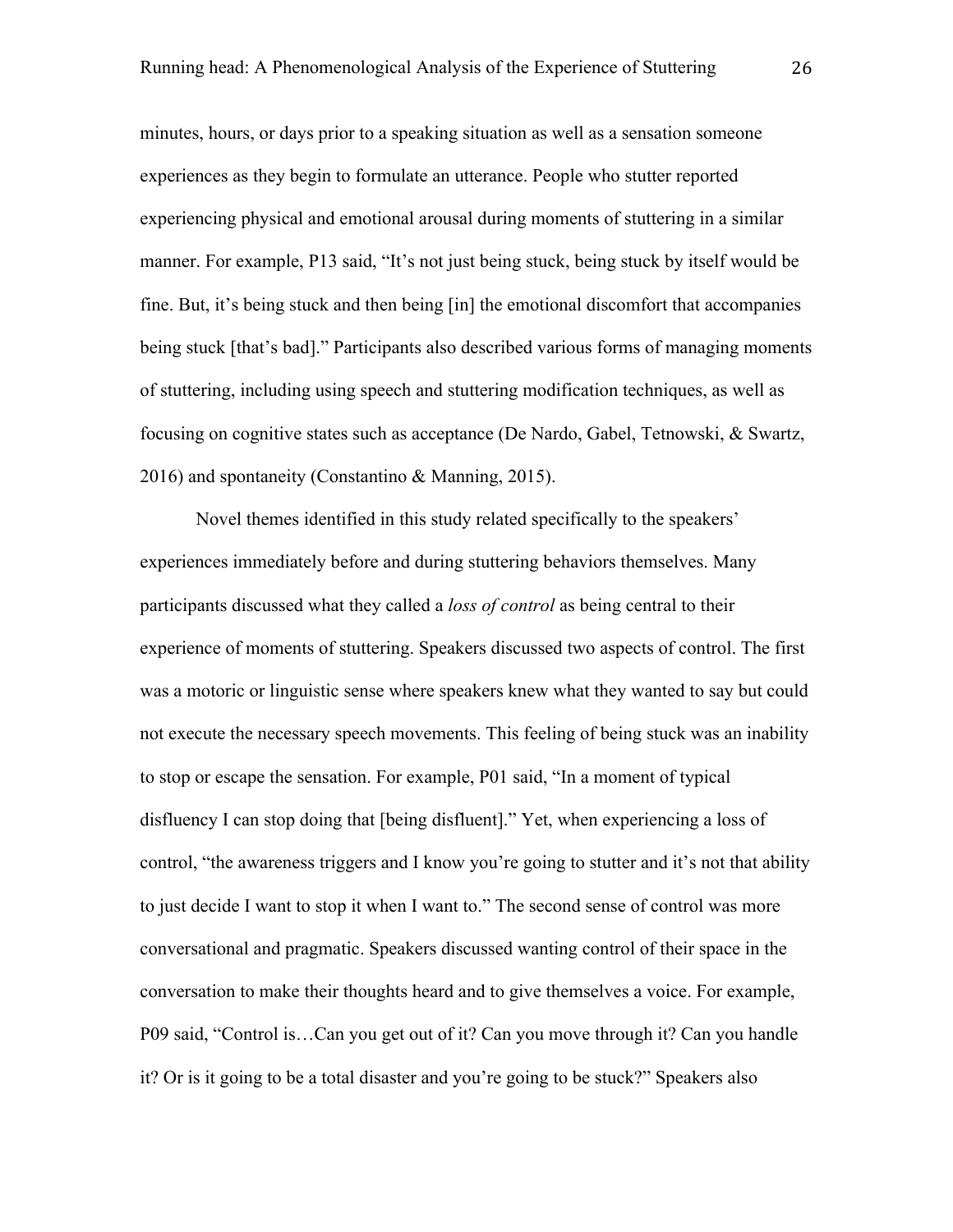discussed variability over time and situation, physical experience, and emotional reactions as common characteristics of moments of stuttering. The physical and emotional sensations were often different for different stuttering behaviors and across situations. Interestingly, the physical, emotional, and cognitive aspects of the experiences were described as being intertwined with each other, rather than being seen as separate experiences. This suggests that these aspects of stuttering co-occur.

Further novel themes in this study relate to how stuttering behaviors manifest. Participants often talked about tension, struggle, or loss of control as central to their experience of stuttering behavior, but they also highlighted that the manner in which they react to this sensation determined how those overt behaviors would appear. For example, many participants discussed how they might *volitionally* use prolongations or repetitions rather than blocks because of the impact that blocks might have on their ability to hold the conversational floor or because of the negative reactions they may receive from listeners when they block. Conversely, other people spoke about how they might choose to remain silent so that overt stuttering behaviors do not occur. This avoids the pain of enduring the negative reactions of listeners (or themselves). For example, P02 said, "In retrospect I think I literally said, okay, here comes a stutter. I'm not going to make the sounds, but I can't stop the stutter, so I'm just not going to say anything."

These results raise questions about the distinctions between stuttering behaviors that might arise directly from an underlying impairment and those might be better viewed as adaptations. Certainly, some behaviors commonly associated with stuttering are commonly thought to be adaptation behaviors (e.g. avoiding words, situations, increased tension). Results from this study suggest that, at least to some people who stutter, overt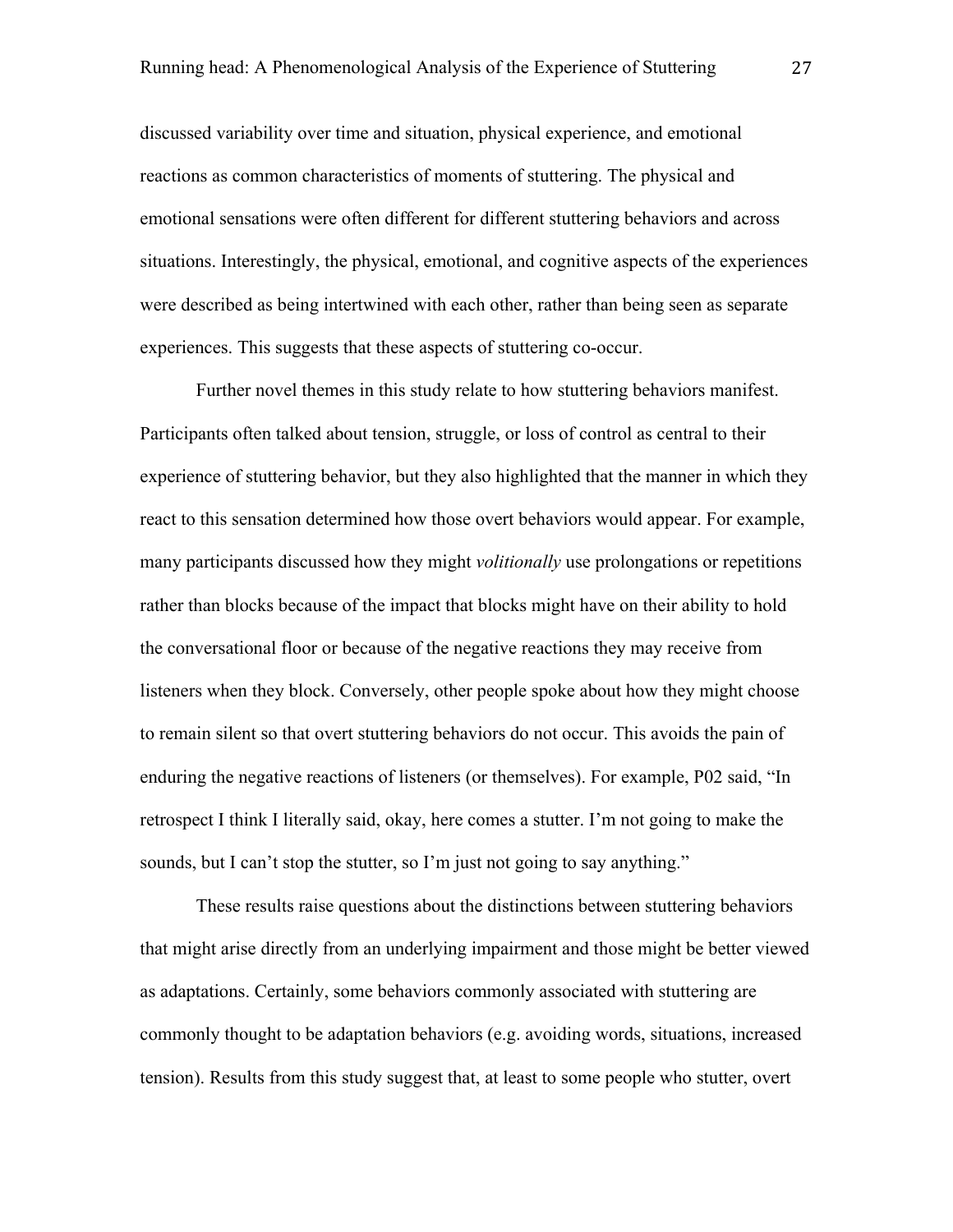stuttering behaviors such as repetitions and prolongations are not the direct result of speaking with an impaired system as is commonly assumed. Rather, to at least some people who stutter they too are adaptation behaviors. The only difference is the choice the speaker makes in terms of the manifestation of the disruption. Data from this study support this claim. For example, P10 stated, "[The conversation partner] would tend to ignore me…I'm having a block and can't get the word out. But, I've realized that if I do go like "ca ca car," for example, the person sees that I'm trying to speak." This blurred line between impairment and adaptation directly reflects the distinction raised by Perkins (1990) in his proposal that stuttering might best be viewed as having occurred only when a speaker experiences the sensation of "loss of control." Although the specific name for the phenomenon can be debated (Jackson, Quesal, & Yaruss, 2012; Quesal, 2010), the essence of the loss of control definition is that speakers experience something underlying moments of stuttering and that the observable behaviors that listeners perceive come about only in response to that underlying experience. In this view, the true occurrence of moments of stuttering would not be defined by whether a speech disruption occurs on the surface but whether the sensation of loss of control (whatever that may be neurologically) is *experienced* by the speaker (Quesal, 2010). The presence of this underlying feeling does not necessarily correlate with the occurrence of overt behaviors that listeners might typically define as stuttering behavior. Put differently, a conversational partner may or may not observe moments of stuttering because overt speech disruptions may or may not be present. Regardless, if the sensation of being stuck is experienced by a speaker, then the speaker would say that a moment of stuttering has indeed occurred. As revealed through the responses of participants in this study, definitions of stuttering that are based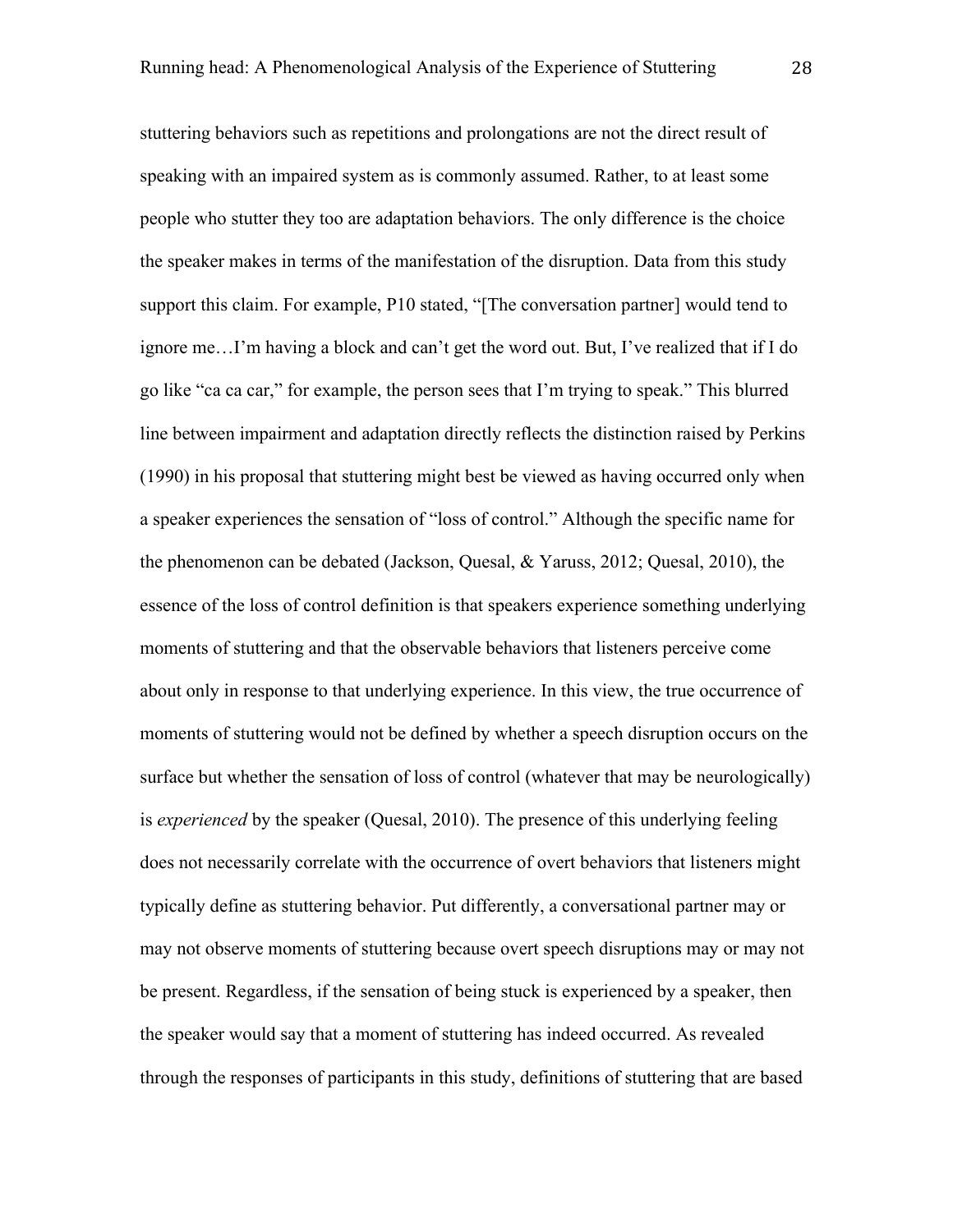on observable behaviors do not encompass all of the ways in which people who stutter themselves actually experience moments of stuttering. These results further indicate that it is not sufficient to simply categorize non-observable behaviors as part of a speaker's learned reactions to stuttering, for participants reported that the loss of control sensation can occur independently from the production of observable speech disfluencies.

Present findings suggest that listener-based definitions of stuttering based on surface behaviors may lead to evaluation protocols and treatment approaches that are too narrow (i.e., focused only on observable speech behaviors). Jackson et al. (2012) stated that "a surface definition de-emphasizes the experience of the individual;" the reports of the participants in this study support this view. Moments of stuttering involve more than the just the behaviors that can be identified by listeners. These results provide the first qualitative support that directly support other theoretical accounts of surface stuttering behaviors as involving a reaction to an underlying disruption that is perceivable only to the speaker (see Brocklehurst et al., 2013; Guntupalli, Kalinowski, & Saltuklaroglu, 2006; Perkins, 1983, 1984, 1990). Furthermore, the fact that speakers in this study themselves validated the essential structure of the experience of moments of stuttering with a high degree of agreement supports that it captures their collective experience.

When Perkins proposed the idea of a loss of control, various researchers in the field expressed concern of the lack of validity of such a non-observable definition of stuttering that a listener cannot quantify (see Bloodstein, 1990; Ingham, 1990; Smith, 1990). It may be that future research will help to identify more objective factors that relate to the speaker's internal experience of stuttering. For example, a growing body of research using neuroimaging and other neural processing techniques is exploring possible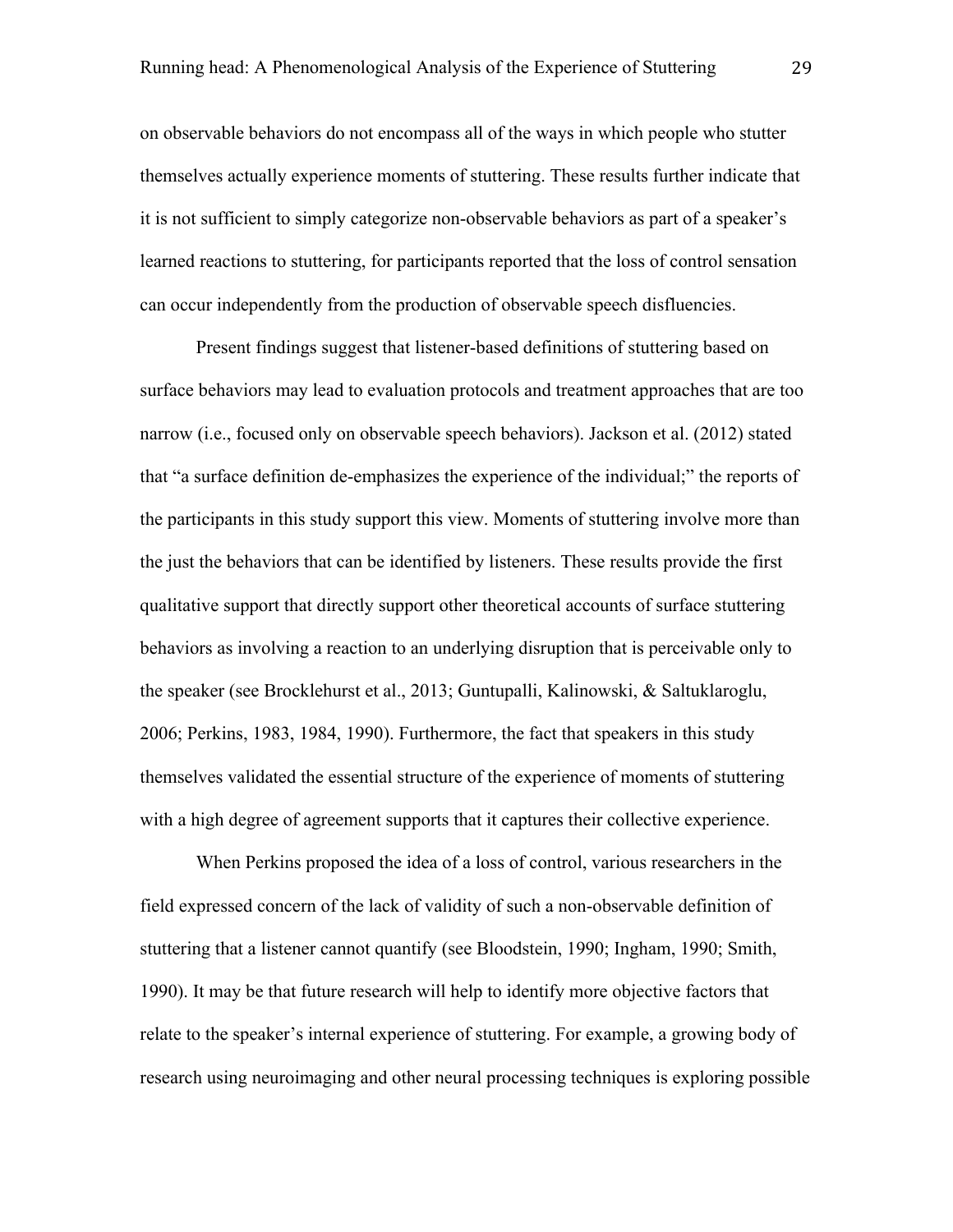impairments underlying stuttering behavior. This research continues to show that persistent stuttering results from aberrant neural structural and connectivity in speech and language networks (Cai et al., 2014; Chang et al., 2017; Chang, Zhu, Choo, & Angstadt, 2015; Cieslak, Ingham, Ingham, & Grafton, 2015; Connally, Ward, Howell, & Watkins, 2014) resulting in different cortical dynamics in people who stutter compared to those who do not (Sengupta, Shah, Gore, Loucks, & Nasir, 2016; Sengupta et al., 2017). Such research may ultimately provide a means for correlating the so-called *loss of control* sensation perceived by speakers to more objective neural phenomena. More research is needed to explore what speakers are sensing and to what they are reacting.

#### **4.1 Clinical Implications**

Aligning the definition of stuttering behavior with the experiences of individuals who stutter has significant clinical implications for improving diagnostic and therapeutic outcomes. Because some participants discussed using so-called typical stuttering behaviors (e.g. repetitions and prolongations) as well as more covert behaviors (e.g. avoidance and scripting) as reactions to the sensation, it may be more accurate to expand the definition of stuttering behaviors to include behaviors such as avoidance and scripting rather than relying simply on categorizations of "stuttered" (or "stutter-like") and nonstuttered disfluencies. A person may react to the sensation of being stuck by struggling, tensing, switching words, using a prolongation or a repetition, remaining silent, or any of a wide range of other behaviors that may or may not fall into the traditional listener-based definitions of stuttered vs. non-stuttered speech. Speakers may even use so-called nonstuttered or typical disfluencies as they react to the underlying disruption. From the perspective of the speaker, these behaviors should still be considered "stuttering," even if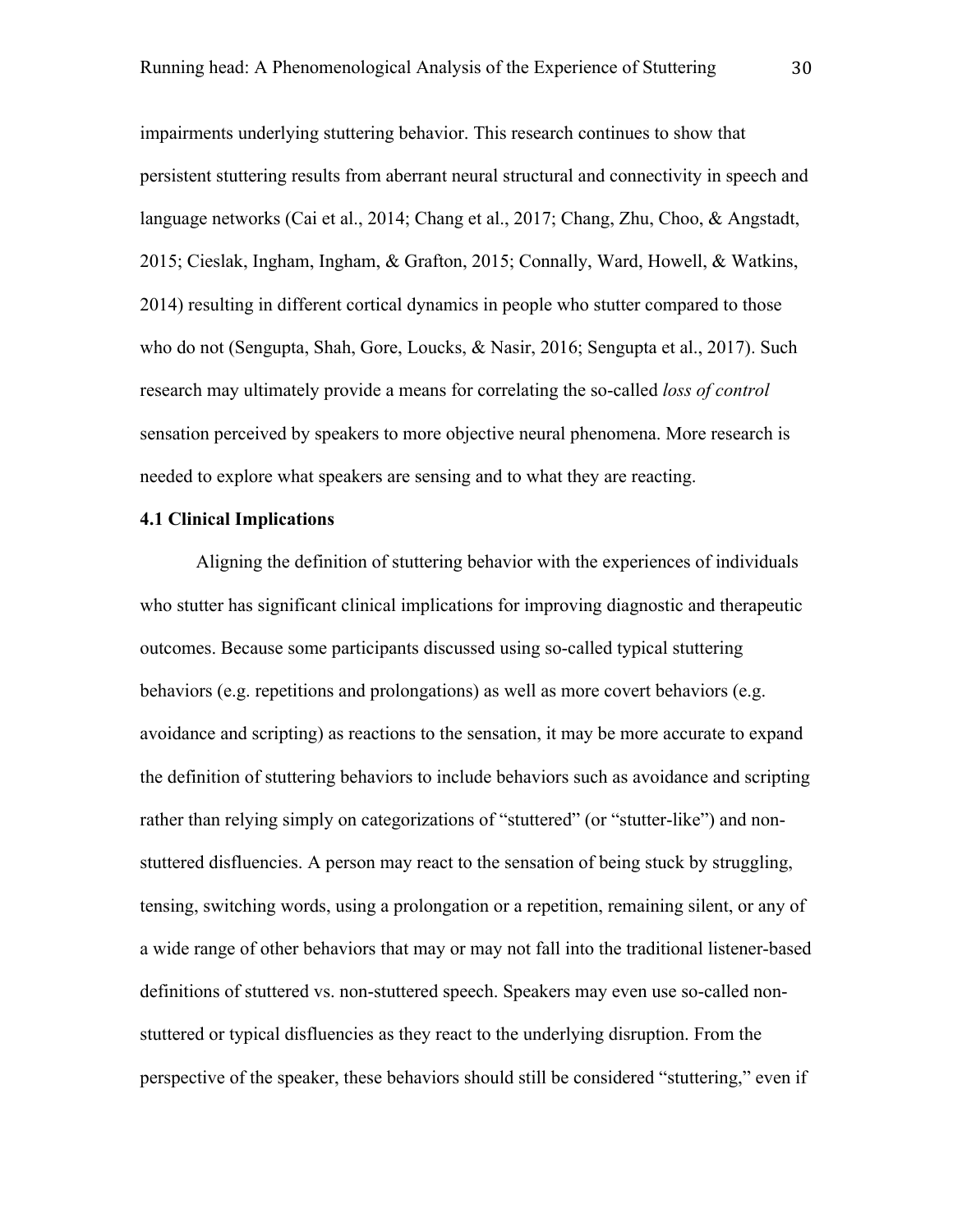they do not take the form of the typical types of behaviors that listeners judge to be stuttering. Such a re-definition of stuttering behaviors may also help to reconcile covert stuttering (Constantino et al., 2017; Murphy et al., 2007) and so-called typical stuttering, in that the compensations or adaptations a person may employ in response to the sensation of losing control or being stuck includes changing words, staying silent, or using any of the other strategies reported by those who stutter covertly. Counting or recording less-observable behaviors, either by broader observation of through the selfreport of the person who stutters (see Guntupalli et al., 2006), may yield meaningful information that can help to increase the accuracy of observational data, both for diagnosis and treatment outcomes evaluations.

Presently, the standard criteria for determining that an individual has recovered from stuttering are based on the percent stuttered syllables or the severity of stuttering as perceived by clinicians and parents (Yairi & Ambrose, 2005). Likewise, current research designed to predict persistence and recovery uses such listener-based criteria (see Smith & Weber, 2017). Findings from this study suggest that that a broader view of what constitutes recovery may need to be considered. If some individuals feel as if they are stuttering even if they do not exhibit overt speech behaviors that may be judged by listeners to be *stutter-like* (as the participants in this study reported), then estimates of recovery or persistence may need to be adjusted. Evaluating less-observable stuttering behaviors alongside conventional stuttering-like behaviors may help to more accurately describe the broad range of behaviors and experiences reported by those who stutter.

#### **4.2 Limitations and Future Directions**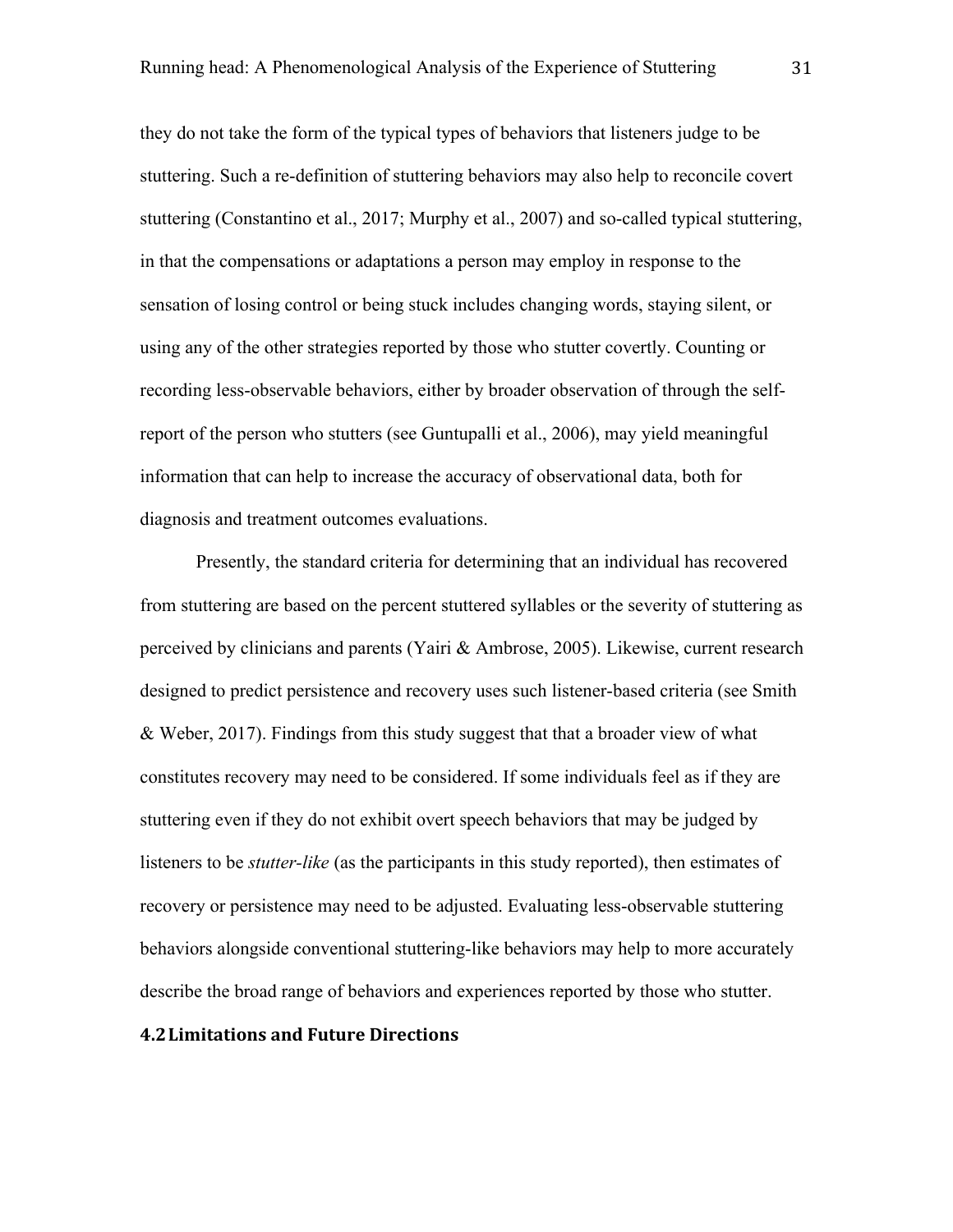One strength of this study was the varied composition of the participants who stutter from different occupations, ages, history of treatment, perceptions of treatment, and outlooks on stuttering that give support to the consistency of the findings. There are, however, potential limitations that need to be addressed. For example, most of the participants had experience with self-help in addition to treatment. Research has shown that people who participate in stuttering self-help are quite varied in terms of the life experiences, knowledge about stuttering, and other factors (Yaruss et al., 2002), their participation in self-help may have caused there to be some homogeneity among the participants. It may have primed participants to use terms such as *loss of control* to describe their experiences. The sample size  $(n=13)$  was relatively large for a face-to-face conversation-based phenomenological study in stuttering, though future research should follow up on these findings with survey studies to explore how common the identified themes are across large groups of people who stutter—including children and adolescents, who may experience moments of stuttering differently. Exploring the experiences of younger participants who stutter may also offer insights into the how perceptions of moments of stuttering start, and how they change over time. Future research should explore the relationship between adaptation behaviors and therapeutic approaches, such as voluntary stuttering and stuttering modification.

## **4.3 Summary**

According to individuals who stutter, moments of stuttering include more than just overt speech behaviors that listeners may (or may not) see and hear. Commonly observed stuttering behaviors (e.g. repetitions and prolongations) may actually reflect a reaction or adaptation to an underlying sensation of being stuck (termed by some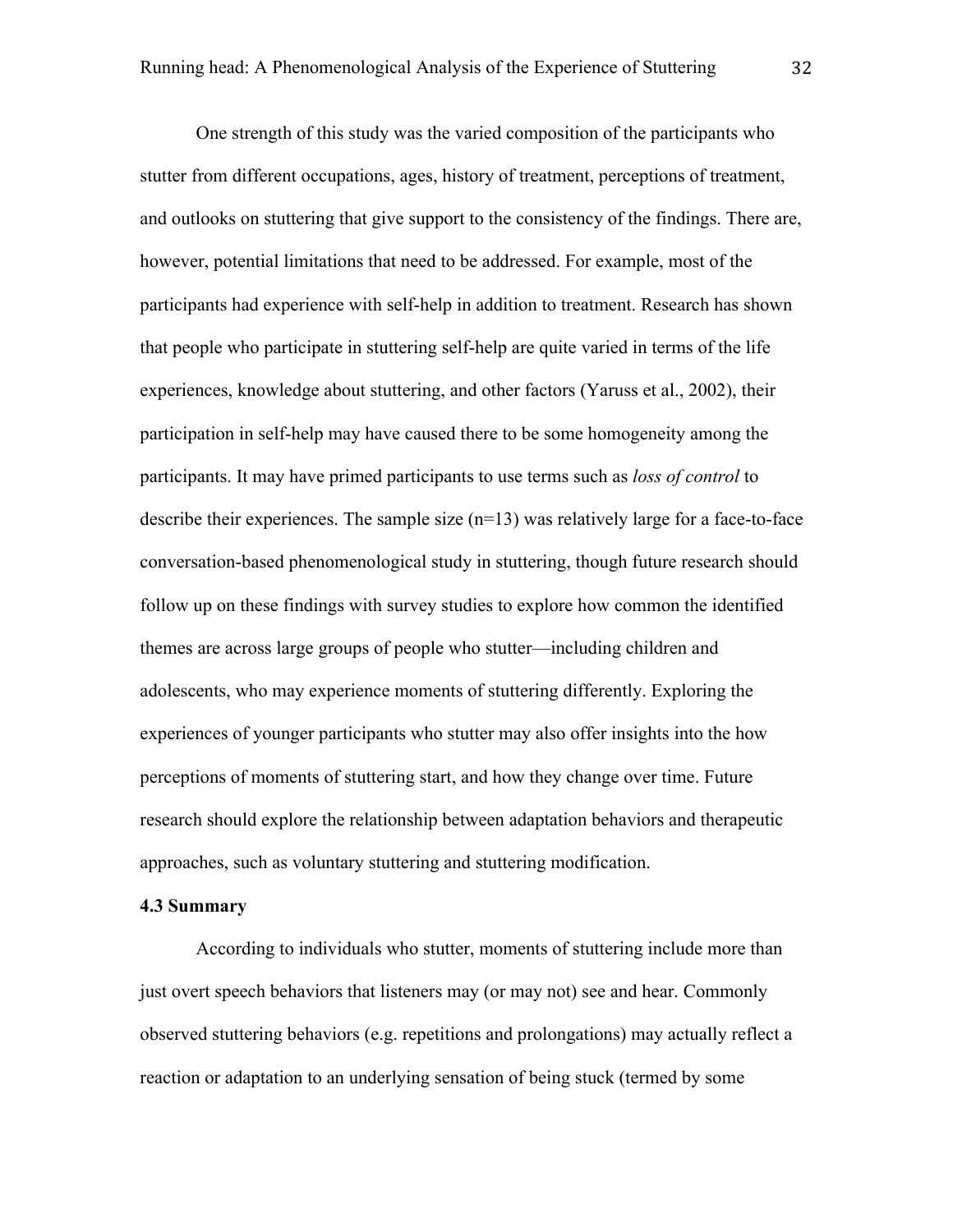speakers as a "loss of control") to some people who stutter rather than a direct reflection of an impaired speech or language system. Researchers and clinicians should account for this broader view of moments of stuttering to ensure that they are considering moments of stuttering as perceived by those who stutter, and future research should explore the potential neural underpinnings of this experience to improve the definition (and, ultimately, the evaluation and treatment) of stuttering.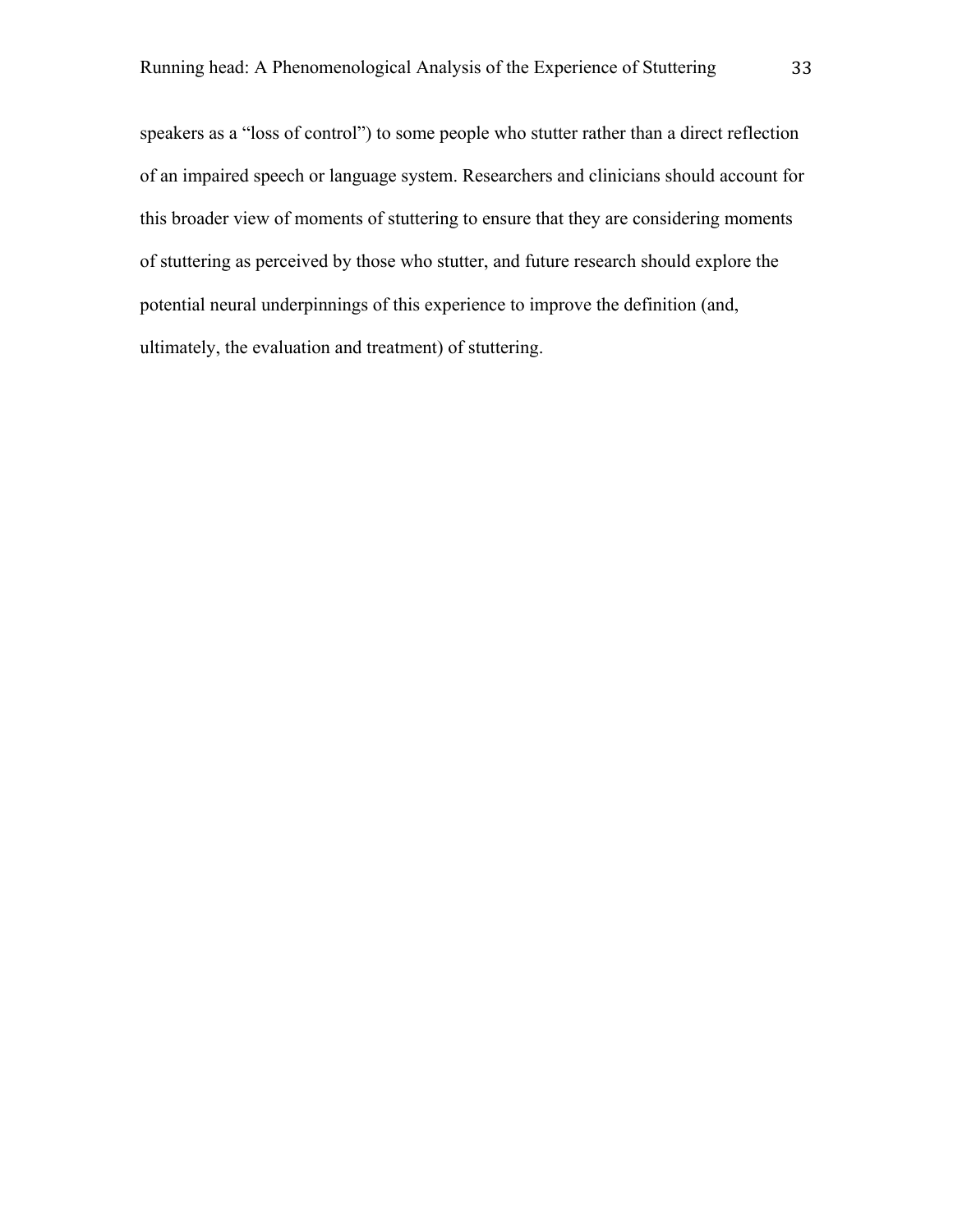## References

- Ahlbach, J., & Benson, V. (Eds.). (1994). *To Say What is Ours* (3<sup>rd</sup> Ed.). San Francisco, CA: The National Stuttering Project (NSP).
- Alm, P. A. (2014). Stuttering in relation to anxiety, temperament, and personality: review and analysis with focus on causality. *Journal of Fluency Disorders, 40*, 5-21.
- Arenas, R. M., & Zebrowski, P. M. (2017). The relationship between stuttering anticipation and verbal response time in adults who stutter. *Speech*, *Language and Hearing, 20*(1), 1-14.
- Bainbridge, L. A., Stavros, C., Ebrahimian, M., Wang, Y., & Ingham, R. J. (2015). The Efficacy of Stuttering Measurement Training: Evaluating Two Training Programs. Journal of Speech, Language, and Hearing Research, 58(2), 278-286.
- Bloodstein. (1990). On pluttering, skivering, and floggering: a commentary. *Journal of Speech and Hearing Disorders, 55*(3), 392-393.
- Bloodstein, & Bernstein Ratner, N. (2008). A handbook on stuttering (6th ed.). New York, NY: Thomson-Delmar.
- Breitenfeldt, D. H., & Lorenz, D. R. (2000). *Successful Stuttering Management Program (SSMP): For adolescent and adult stutterers* (2<sup>nd</sup> ed.). Cheney, WA: Eastern Washington University
- Bricker-Katz, G., Lincoln, M., & Cumming, S. (2013). Stuttering and work life: an interpretative phenomenological analysis. *Journal of Fluency Disorders, 38*(4), 342-355.
- Brocklehurst, P. H., & Corley, M. (2011). Investigating the inner speech of people who stutter: Evidence for (and against) the Covert Repair Hypothesis. *Journal of Communication Disorders, 44*(2), 246-260.
- Brocklehurst, P. H., Lickley, R. J., & Corley, M. (2013). Revisiting Bloodstein's Anticipatory Struggle Hypothesis from a psycholinguistic perspective: A Variable Release Threshold hypothesis of stuttering. *Journal of Communication Disorders, 46*(3), 217-237.
- Cai, S., Tourville, J. A., Beal, D. S., Perkell, J. S., Guenther, F. H., & Ghosh, S. S. (2014). Diffusion imaging of cerebral white matter in persons who stutter: evidence for network-level anomalies. *Frontiers in human neuroscience*, 8, 54. doi:10.3389/fnhum.2014.00054
- Chang, S.-E., Angstadt, M., Chow, H. M., Etchell, A. C., Garnett, E. O., Choo, A. L., ... Sripada, C. (2017). Anomalous network architecture of the resting brain in children who stutter. *Journal of Fluency Disorders*.
- Chang, S.-E., Zhu, D. C., Choo, A. L., & Angstadt, M. (2015). White matter neuroanatomical differences in young children who stutter. *Brain*, 138(3), 694-711.
- Cieslak, M., Ingham, R. J., Ingham, J. C., & Grafton, S. T. (2015). Anomalous white matter morphology in adults who stutter. *Journal of Speech, Language, and Hearing Research, 58*(2), 268-277.
- Civier, O., Bullock, D., Max, L., & Guenther, F. H. (2013). Computational modeling of stuttering caused by impairments in a basal ganglia thalamo-cortical circuit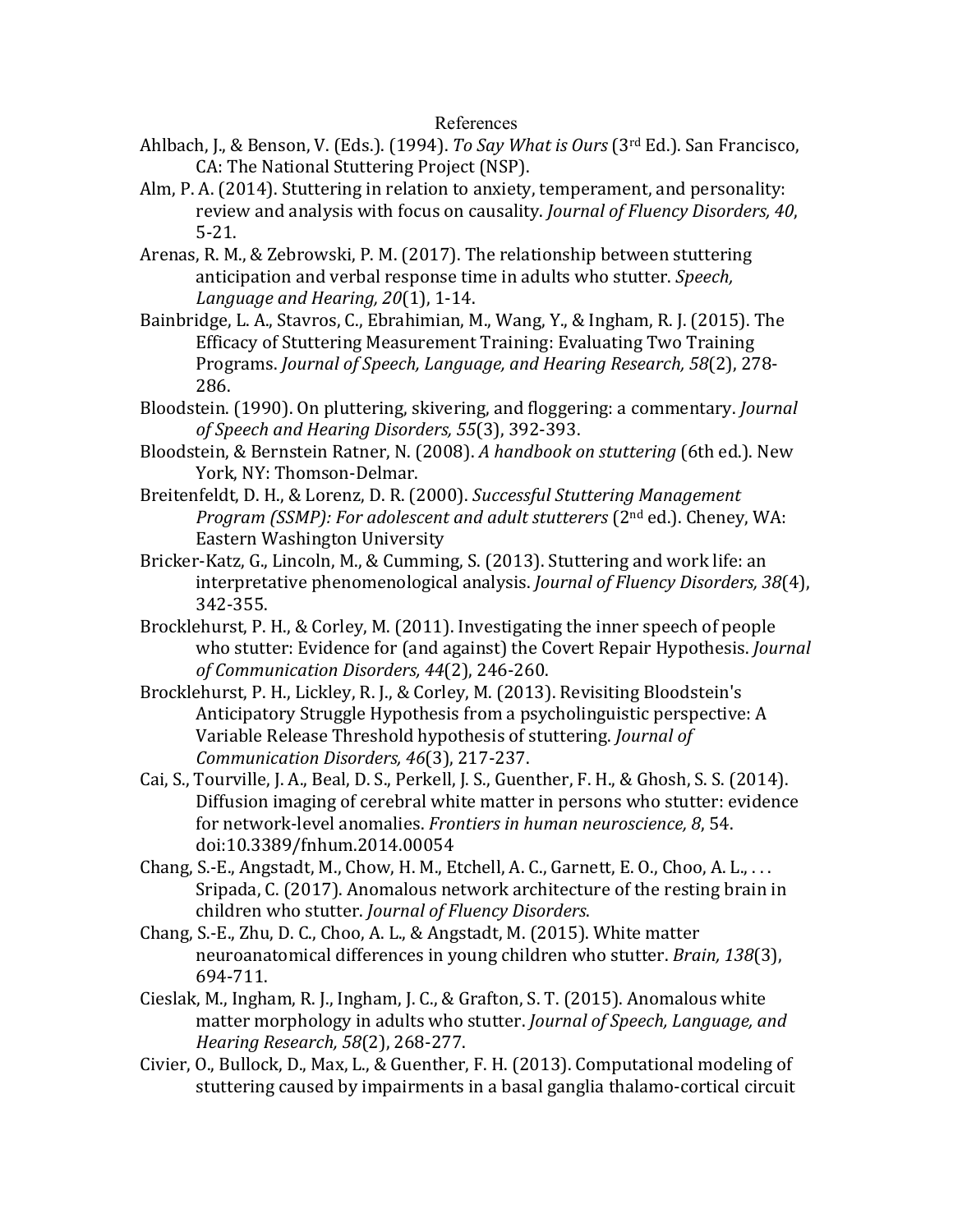involved in syllable selection and initiation. *Brain and language, 126*(3), 263-278. 

- Civier, O., Tasko, S. M., & Guenther, F. H. (2010). Overreliance on auditory feedback may lead to sound/syllable repetitions: simulations of stuttering and fluencyinducing conditions with a neural model of speech production. *Journal of Fluency Disorders, 35*(3), 246-279.
- Connally, E. L., Ward, D., Howell, P., & Watkins, K. E. (2014). Disrupted white matter in language and motor tracts in developmental stuttering. *Brain and language, 131*, 25-35.
- Constantino, C., Leslie, P., Quesal, R. W., & Yaruss, J. S. (2016). A preliminary investigation of daily variability of stuttering in adults. *Journal of Communication Disorders, 60*, 39-50.
- Constantino, C., & Manning, W. H. (2015). *Beyond Stuttering and Fluency: the Possibilyt of Spontaneous Speech.* Paper presented at the American Speech Language and Hearing Association, Denver, CO.
- Constantino, C., Manning, W. H., & Nordstrom, S. N. (2017). Rethinking covert stuttering. *Journal of Fluency Disorders, 53, 26-40.*
- Conture, E. G. (1990a). Childhood stuttering: What is it and who does it? ASHA Reports, 18, 2-14.
- Conture, E. G. (1990b). *Stuttering* (2nd ed.): Englewood Cliffs.
- Conture, E. G. (2001). *Stuttering: Its nature, diagnosis, and treatment*. Needham Heights, MA: Allyn & Bacon.
- Conture, E. G., Kelly, E. M., & Walden, T. A. (2013). Temperament, speech and language: an overview. *Journal of Communication Disorders, 46*(2), 125-142.
- Cordes A., & Ingham, R. J. (1994). The reliability of observational data: II. Issues in the identification and measurement of stuttering events. *Journal of Speech and Hearing Research, 37*(2), 279-294.
- Cordes A., & Ingham, R. J. (1995). Stuttering includes both within-word and between-word disfluencies. *Journal of Speech, Language, and Hearing Research, 38*(2), 382-386.
- Creswell, J. W. (2013). *Qualitative inquiry and research design: Choosing among five approaches*. Thousand Oaks, CA: Sage.
- Curlee, R. F. (1981). Observer agreement on disfluency and stuttering. *Journal of Speech and Hearing Research, 24*(4), 595-600.
- De Nardo, T., Gabel, R. M., Tetnowski, J. A., & Swartz, E. R. (2016). Self-acceptance of stuttering: A preliminary study. *Journal of Communication Disorders, 60, 27-*38.
- Dell, C. (1994). The Brick Wall. In J. Ahlbach & V. Benson (Eds.), To Say What Is Ours (3rd ed., pp. 101-102). San Francisco, CA: The National Stuttering Project (NSP).
- Duffy, J. R. (2005). *Motor Speech Disorders: Substrates, Differential Diagnosis, and Management. St. Louis, Missouri: Elsevier Mosby.*
- Fusch, P. I., & Ness, L. R. (2015). Are we there yet? Data saturation in qualitative research. The Qualitative Report, 20(9), 1408- 1416.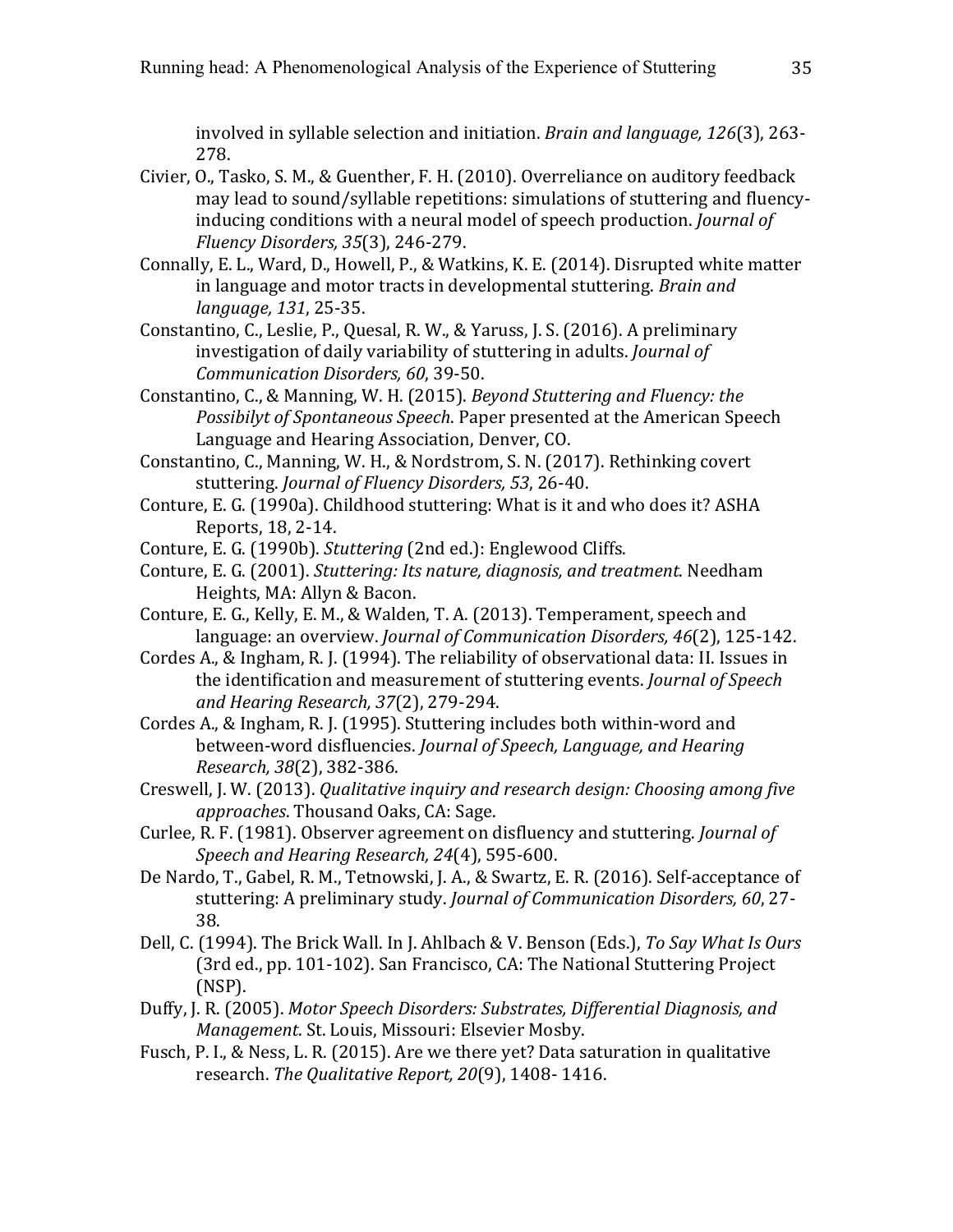- Gregory, H. H. (1986). *Stuttering: Differential evaluation and treatment*. Austin, TX: Pro-Ed.
- Guntupalli, V. K., Kalinowski, J., & Saltuklaroglu, T. (2006). The need for self-report data in the assessment of stuttering therapy efficacy: repetitions and prolongations of speech. The stuttering syndrome. *International Journal of* Language & Communication Disorders, 41(1), 1-18.
- Ham, R. E. (1989). What are we measuring? *Journal of Fluency Disorders, 14, 231-*243.
- Hood, S. B. (1998). *Advice to Those Who Stutter* (2nd ed.). Memphis, Tennessee: Stuttering Foundation of America.
- Howell, P., & Au-Yeung, J. (2002). The EXPLAN theory of fluency control applied to the diagnosis of stuttering. *In E. Fava (Ed.), Current isues in linguistic theory series: Pathology and therapy of speech disorders (pp. 75-94)* Amsterdam: John Benjamins.
- Huang, R. (2016). RQDA: R-based qualitative data analysis. R package version 0.2-8. Retrieved from http://rqda.r-forge.r-project.org
- Ingham, R. J. (1990). Commentary on Perkins (1990) and Moore and Perkins (1990): On the Valid Role of Reliability in Identifying "What is Stuttering?". *Journal of Speech and Hearing Disorders, 55*, 394-397.
- Ingham, R. J., Ingham, J. C., & Bothe, A. K. (2012). Integrating functional measures with treatment: a tactic for enhancing personally significant change in the treatment of adults and adolescents who stutter. *American Journal of Speech Language Pathology, 21*(3), 264-277.
- Jackson, E., Quesal, R., & Yaruss, J. S. (2012). What is stuttering: Revisited. Retrieved from http://www.mnsu.edu/comdis/isad16/papers/jackson16.html
- Jackson, E., Yaruss, J. S., Quesal, R. W., Terranova, V., & Whalen, D. (2015). Responses of adults who stutter to the anticipation of stuttering. *Journal of Fluency Disorders*, 45, 38-51.
- James, S., Brumfitt, S., & Crowell, P. (2009). The influence of communication situation on self-report in people who stutter. *International Journal of Speech-Language Pathology*, *11*(1), 34-44
- Johnson, W. (1961). *Stuttering and what you can do about it*. Minneapolis, MN: Minnesota Press.
- Johnson, W. et al (1967). *Speech handicapped school children*. New York, NY: Harper & Row.
- Johnson, W., Darley, F. L., & Spriesterbach, D. C. (1963). *Diagnostic methods in speech* pathology. New York, NY: Harper & Row
- Jones, R. M., Conture, E.G., & Walden, T. A. (2014). Emotional reactivity and regulation associated with fluent and stuttered utterances of preschool-age children who stutter. *Journal of Communication Disorders, 48, 38-51.*
- Klein, J. (2012). Stuttering: The Great Paradox. In P. Reitzes & D. Reitzes (Eds.), *Stuttering* (Vol. 1, pp. 39-48). Chapel Hill, NC.: StutterTalk, Inc.
- Kolk, H. (1990). Stuttering as Corrective Adaptation: Technical Report. Nijmegen, Netherlands. Thje Nijmegen Institute for Cognition Research and Information Technology.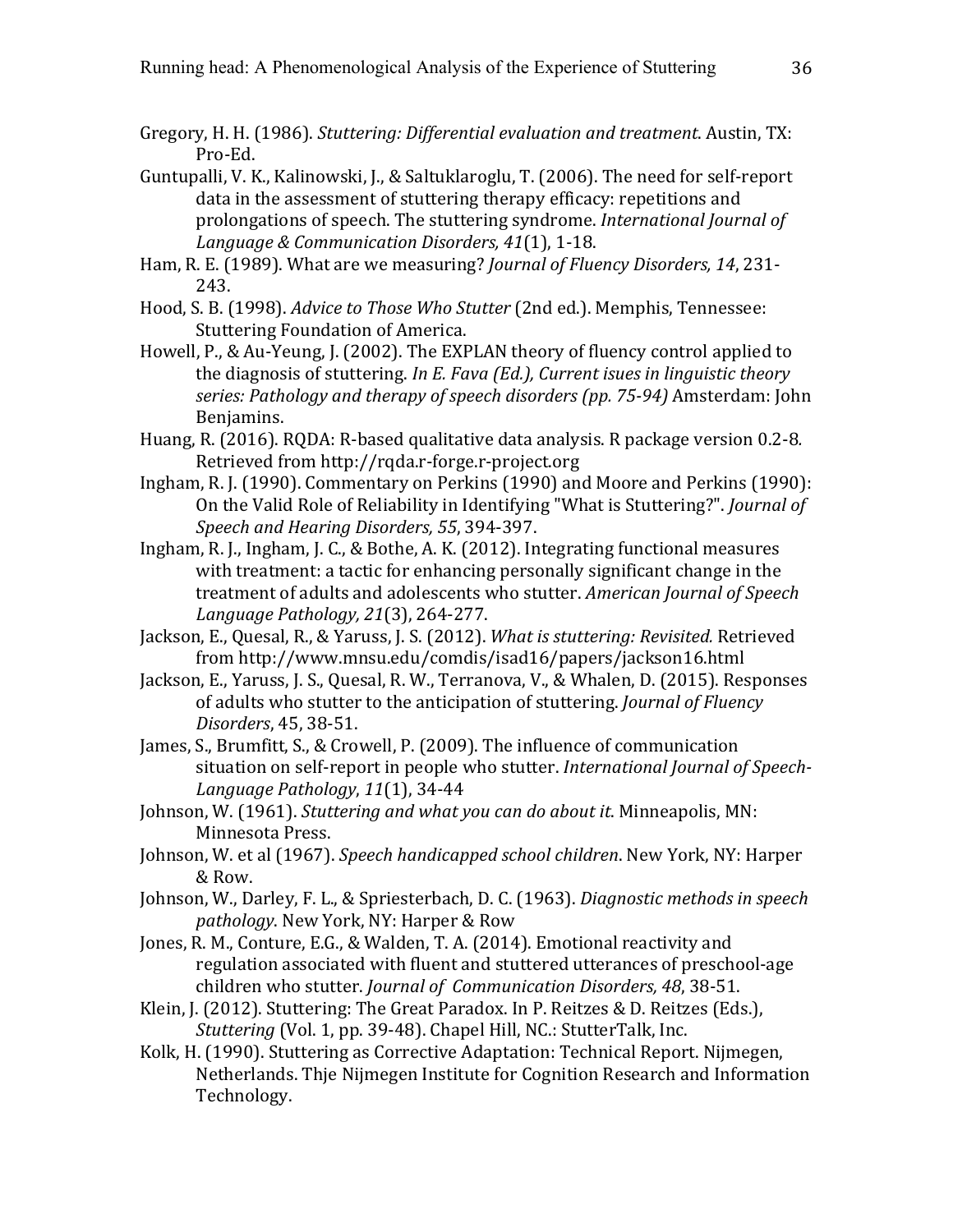- Kolk, H. (1991). Is stuttering a symptom of adaptation or of impairment. *Speech* motor control and stuttering, 131-140.
- Kully, D., & Boberg, E. (1988). An investigation of the inter-clinic agreement in the identification of fluent and stuttered syllables. *Journal of Fluency Disorders*, *13*, 309-318.
- Kuznetsova, A., Brockhoff, P. B., & Christensen, R. H. B. (2015). Package 'lmerTest'. R *package version, 2*.
- MacIntyre, S. (2012). Passing as Fluent. In P. Reitzes & D. Reitzes (Eds.), *Stuttering* (Vol. 1, pp. 25-38). Chapel Hill, NC: StutterTalk, Inc.
- Martin, R., & Haroldson, S. K. (1986). Stuttering as involuntary loss of speech control: barking up a new tree. *Journal of Speech and Hearing Disorders, 51, 187-189.*
- Martin, R., Haroldson, S. K., & Woessner, G. L. (1988). Perceptual scaling of stuttering severity. *Journal of Fluency Disorders, 13, 27-47.*
- Max, L. (2004). Stuttering and internal models for sensorimotor control: A theoretical perspective to generate testable hypotheses. In B. Maassen, R. Kent, H. Peters, P. Van Lieshout, & W. Hulstijn (Eds.), *Speech Motor Control in* normal and disordered speech (pp. 357-387). Oxford, UK: Oxford University Press.
- Max, L., Guenther, F. H., Gracco, V. L., Ghosh, S. S., & Wallace, M. E. (2004). Unstable or insufficiently activated internal models and feedback-biased motor control as sources of dysfluency: A theoretical model of stuttering. *Contemporary issues in communication science and disorders, 31, 105-122.*
- Murphy, B., Quesal, R., & Gulker, H. (2007). Covert Stuttering. *Perspectives on Fluency and Fluency Disorders, 17*, 4-9.
- Nutt, J. G. (2013). Higher-level gait disorders: An open frontier. *Movement Disorders*, 28(11), 1560-1565.
- Olander, L., Smith, A., & Zelaznik, H. N. (2010). Evidence that a motor timing deficit is a factor in the development of stuttering. *Journal of Speech Language and Hearing Research, 53*(4), 876-886.
- Perkins, W. H. (1983). The problem of definition: Commentary on" stuttering." *Journal of Speech and Hearing Disorders, 48,* 246-249
- Perkins, W. H. (1984). Stuttering as a Categorical EventBarking up the Wrong Tree—Reply to Wingate. *Journal of Speech and Hearing Disorders, 49*(4), 431-434.
- Perkins, W. H. (1990). What is stuttering? *Journal of Speech and Hearing Disorders*, *55*, 370-382.
- Perkins, W. H., Kent, R. D., & Curlee, R. F. (1991). A theory of neuropsycholinguistic function in stuttering. *Journal of Speech and Hearing Research*, 34(4), 734-752.
- Plexico, L. W., Manning, W. h., & DiLollo, A. (2010). Client perceptions of effective and ineffective therapeutic alliances during treatment for stuttering. *Journal of Fluency Disorders, 35*(4), 333-354.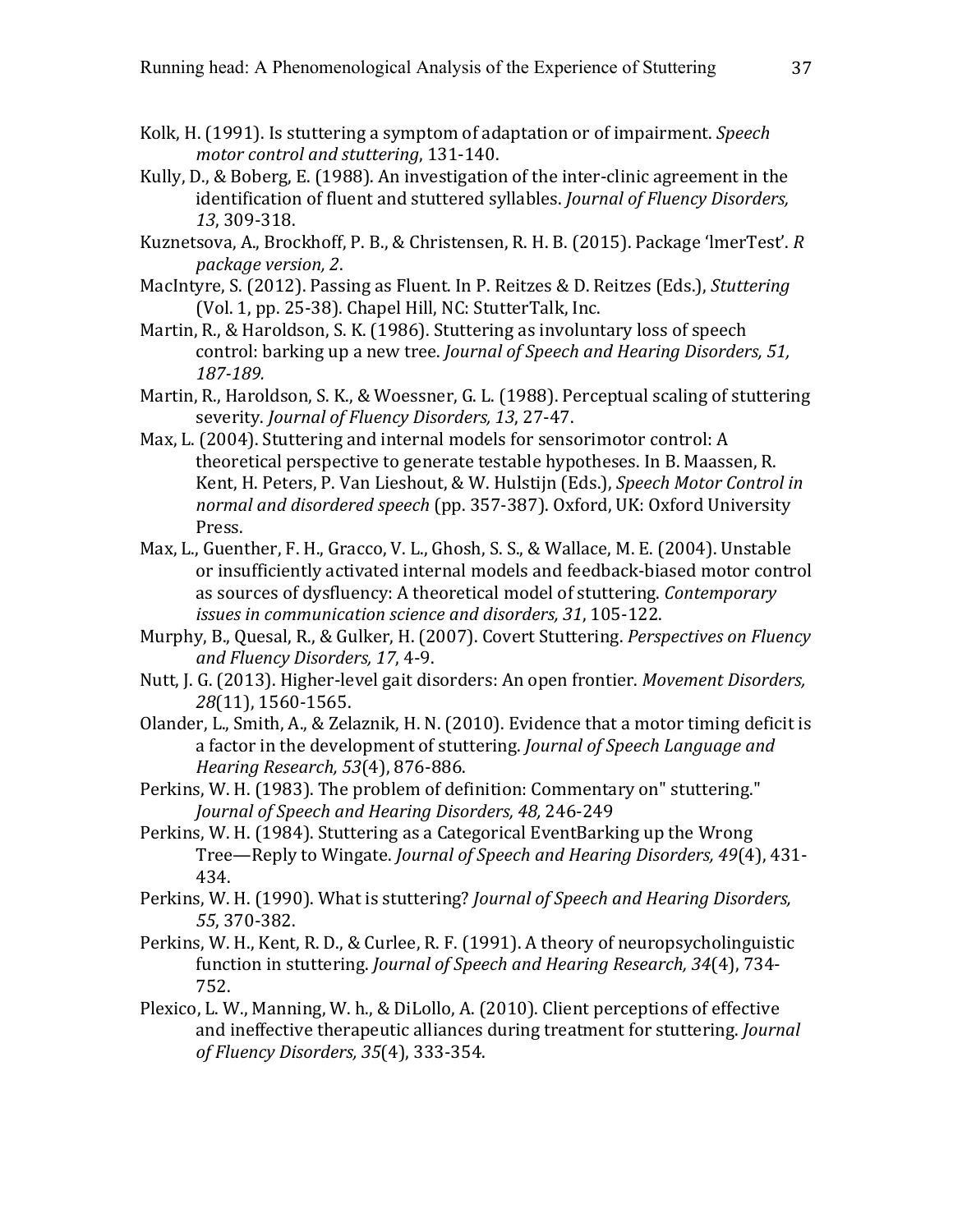- Postma, A., & Kolk, H. (1992). Error Monitoring in People Who StutterEvidence Against Auditory Feedback Defect Theories. *Journal of Speech, Language, and Hearing Research, 35*(5), 1024-1032.
- Postma, A., & Kolk, H. (1993). The Covert Repair HypothesisPrearticulatory Repair Processes in Normal and Stuttered Disfluencies. *Journal of Speech, Language, and Hearing Research, 36*(3), 472-487.
- Preston, K. (2013). Out With It: How Stuttering Helped Me Find My Voice. New York, NY: Atria.
- Quesal, R. W. (2010). Empathy: perhaps the most important E in EBP. *Seminars in Speech and Language, 31*(4), 217-226. doi:10.1055/s-0030-1265755
- R Core Team. (2014). R: A language and environment for statistical computing. R Foundation for Statistical Computing, Vienna, Austria. 2014.
- Reitzes, P., & Reitzes, D. (2012). *Stuttering*, Chapel Hill, NC: StutterTalk, Inc.
- Riley, G. D. (2009). *Stuttering severity instrument (SSI-4)* (3rd ed.). Austin, Tx: Pro-Ed.
- Riley, J., Riley, G., & Maguire, G. (2004). Subjective Screening of Stuttering Severity, locus of control and avoidance: Research Edition. *Journal of Fluency Disorders*, *29*(1), 51-62
- Schuff, R. (2012). Fluency: My Untrustworthy Friend. In P. Reitzes & D. Reitzes (Eds.), *Stuttering* (pp. 3-16). Chapel Hill, NC: StutterTalk, Inc.
- Sengupta, R., Shah, S., Gore, K., Loucks, T., & Nasir, S. M. (2016). Anomaly in neural phase coherence accompanies reduced sensorimotor integration in adults who stutter. *Neuropsychologia*, 93, 242-250.
- Sengupta, R., Shah, S., Loucks, T. M., Pelczarski, K., Yaruss, J. S., Gore, K., & Nasir, S. M. (2017). Cortical dynamics of disfluency in adults who stutter. *Physiological reports,* 5(9), 1-11.
- Smith, A. (1990). Toward a comprehensive theory of stuttering: a commentary. *J Speech and Hearing Disorders, 55*(3), 398-401.
- Smith, A., & Kelly, E. (1997). Stuttering: A dynamic, multifactorial model. In R.F. Curlee & G.M. Siegel (Eds.), *Nature and treatment of stuttering: New directions*  $(2<sup>nd</sup> Ed, pp. 204-217)$ . Needham Heights, MA: Allyn & Bacon.
- Smith, A., & Weber, C. (2017). How Stuttering Develops: The Multifactorial Dynamic Pathways Theory. *Journal of Speech, Language, and Hearing Research, 60, 1-*23.
- St. Louis, K. O. (2001). *Living with Stuttering* (First ed.). Morgantown, WV: Populore Publishing Company.
- Starkweather, C. W. (1987). *Fluency and Stuttering*. Englewood Cliffs, NJ: Prentice-Hall.
- Starkweather, C. W., & Gottwald, S. R. (1990). The Demands and Capacities Model II: Clinical Applications. *Journal of Fluency Disorders, 15*, 143-157.
- Teesson, K., Packman, A., & Onsllow, M. (2003). The Lidcombe Behavioral Data Language of Stuttering. *Journal of Speech, Language, and Hearing Research,* 46<sup>(4)</sup>, 1009-1015.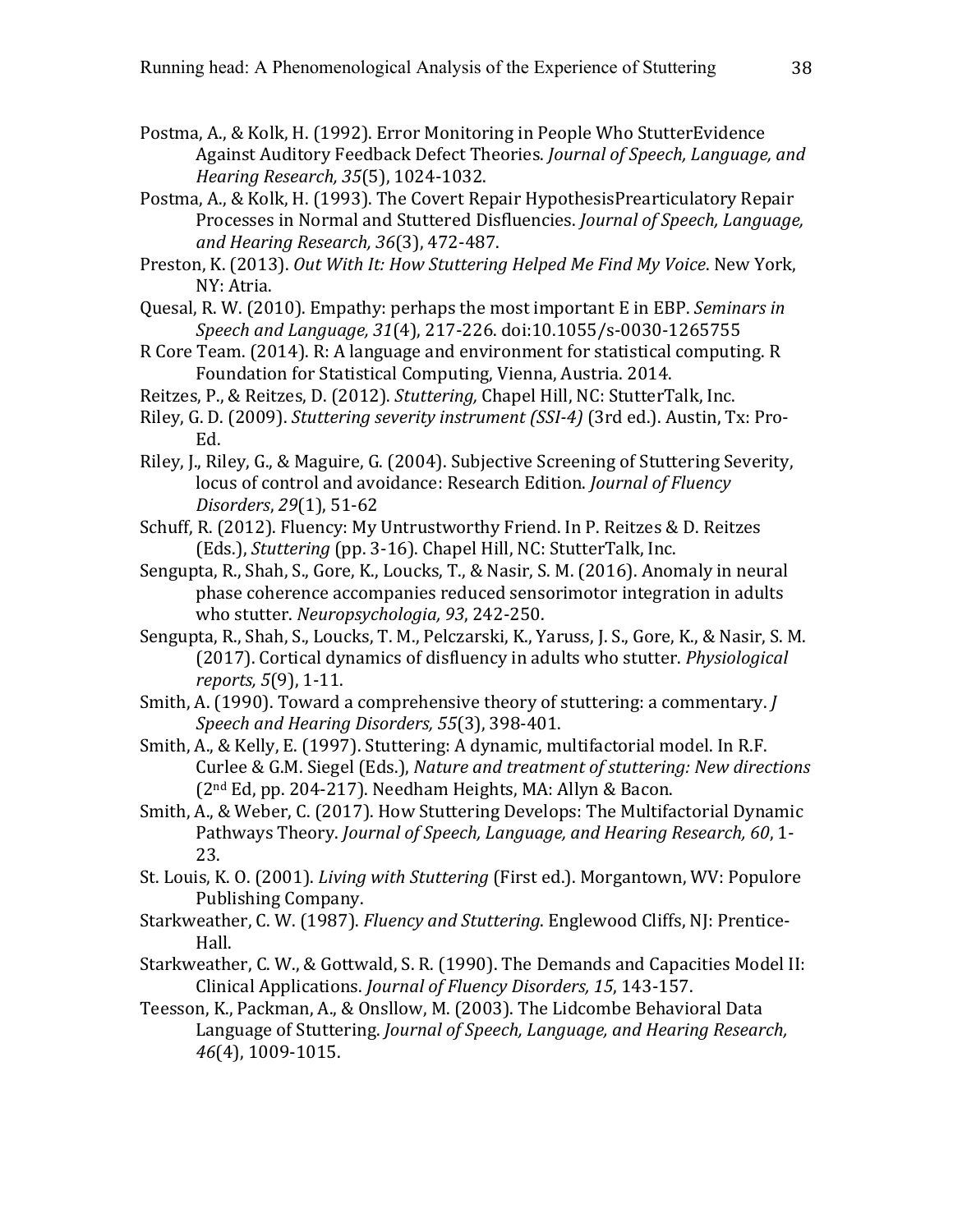- Tetnowski, J. A., & Damico, J. S. (2001). A demonstration of the advantages of qualitative methodologies in stuttering research. *Journal of Fluency Disorders*, *26*(1), 17-42.
- Tichenor, S., Leslie, P., Shaiman, S., & Yaruss, J. S. (2017). Speaker and Observer Perceptions of Physical Tension During Stuttering. *Folia Phoniatrica et Logopaedia*, *69*(4), 180-189.
- Van Lieshout, P., Hulstijn, W., & Peters, H. (2004). Searching for the weak link in the speech production chain of people who stutter: A motor skill approach. In B. Maassen, R. Kent, H. Peters, P. Van Lieshout, & W. Hulstijn (Eds.), Speech *Motor Control in normal and disordered speech* (pp. 313-355). Oxford, UK: Oxford University Press.
- Vasic, N., & Wijnen, F. (2005). Stuttering as a monitoring deficit. In R. J. Hartsuiker, A. Bastiaanse, A. Postma, & F. Wijnen (Eds.), *Phonological encoding and monitoring in normal and pathological speech* (pp. 226-247). Hove, UK: Psychology Press.
- Walsh, B., Mettel, K. M., & Smith, A. (2015). Speech motor planning and execution deficits in early childhood stuttering. *Journal of Neurodevelopmental Disorders, 7*(1), 27. doi:10.1186/s11689-015-9123-8
- Williams, D. E. (1957). A point of view about 'stuttering'. *Journal of Speech and Hearing Disorders, 22*(3), 390-397.
- Wingate, M. E. (1964). A Standard Definition of Stuttering. *Journal of Speech and Hearing Disorders, 29*, 484-489.
- Yairi, E., & Ambrose, N. (1992). A Longitudinal Study of Stuttering in ChildrenA Preliminary Report. *Journal of Speech, Language, and Hearing Research, 35*(4), 755-760.
- Yairi, E., & Ambrose, N. (2005). Early Childhood Stuttering. Austin, Tx: *PRO-ED, Inc.*
- Yairi, E. (2013). Defining Stuttering for Research Purposes. *Journal of Fluency Disorders, 38*(3), 294-298.
- Yaruss, J. S. (1997). Clinical implications of situational variability in preschool children who stutter. *Journal of Fluency Disorders, 22*(3), 187-203.
- Yaruss, J. S. (1998). Real-time analysis of speech fluency: Procedures and reliability training. *American Journal of Speech-Language Pathology, 7*(2), 25-37.
- Yaruss, J.S., Quesal, R. (2004). Stuttering and the International Classification of Functioning, Disabilty, and Health (ICF): an update. *Journal of Communication Disorders, 37,* 35-52.
- Yaruss, J. S., & Quesal, R. (2016). *Overall Assessment of the Speaker's Experience of Stuttering (OASES).* McKinney, Tx: Stuttering Therapy Resources, Inc.
- Yaruss, J. S., Quesal, R., Reeves, L., Molt, L. F., Kluetz, B., Caruso, A. J., ... Lewis, F. (2002). Speech treatment and support group experiences of people who participate in the National Stuttering Association. *Journal of Fluency Disorders, 27*(2), 115-134.
- Young, M. A. (1975). Observer agreement for marking moments of stuttering. *Journal of Speech Hearing and Research, 18*(3), 530-540.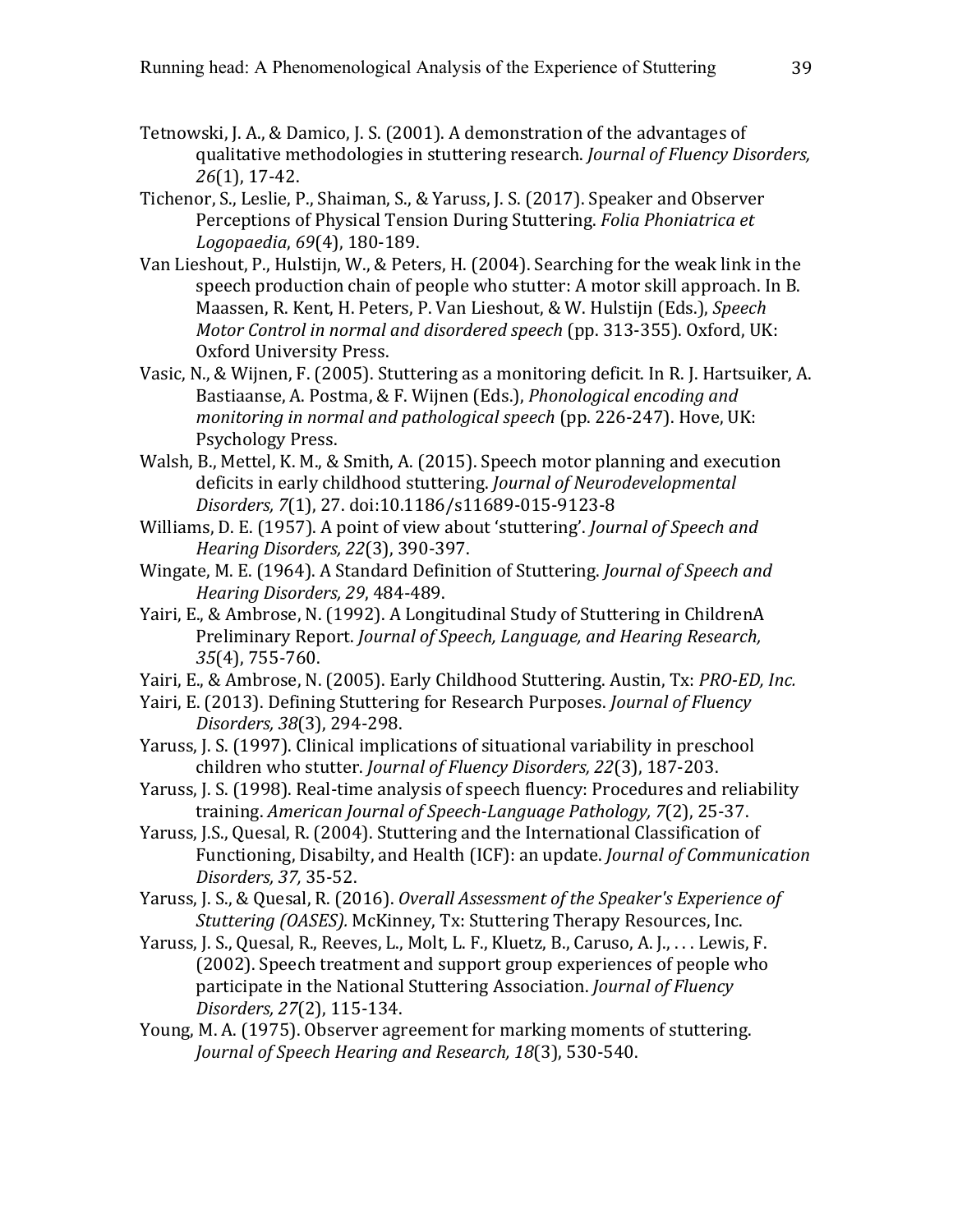# Table 1.

# Participant Demographics

|                |     |        |                                  |           | SSI                |                    | OASES-A        |                 |             |
|----------------|-----|--------|----------------------------------|-----------|--------------------|--------------------|----------------|-----------------|-------------|
| Participant    | Age | Gender | Occupation                       | Self-Help | <b>Total Score</b> | Severity           | Overall Impact | Severity        | Credibility |
|                | 30  | Female | Speech-Language<br>Pathologist   | Yes       | 11                 | Very Mild          | 1.42           | Mild            | 7           |
| $\overline{2}$ | 25  | Female | <b>Research Coordinator</b>      | No        | 8                  | Very Mild          | 1.99           | Mild/Moderate   | 6           |
| 3              | 29  | Female | PhD Student                      | Yes       | 18                 | Mild               | 1.31           | Mild            | 6.5         |
| 4              | 30  | Male   | Engineer                         | Yes       | 8                  | Very Mild          | 3.02           | Moderate/Severe |             |
| 5              | 28  | Female | <b>Medical Doctor</b>            | Yes       | 27                 | Moderate           | 2.69           | Moderate        |             |
| 6              | 34  | Male   | <b>IT Specialist</b>             | Yes       | 20                 | Mild               | 3.24           | Moderate/Severe |             |
|                | 24  | Female | Data Analyst                     | Yes       | 9                  | Very Mild          | 2.26           | Moderate        | 6           |
| 8              | 56  | Male   | <b>Property Manager</b>          | Yes       | 37                 | <b>Very Severe</b> | 2.11           | Mild/Moderate   | 7           |
| 9              | 47  | Male   | College Professor                | No        | 11                 | Very Mild          | 1.37           | Mild            | 7           |
| 10             | 22  | Male   | Undergraduate Student            | Yes       | 34                 | Severe             | 3.61           | Moderate/Severe |             |
| 11             | 34  | Male   | Post-Doctoral Student            | No        | 9                  | Very Mild          | 1.7            | Mild/Moderate   | 6           |
| 12             | 30  | Male   | Speech-Language<br>Pathologist   | Yes       | 10                 | Very Mild          | 1.57           | Mild/Moderate   | 6           |
| 13             | 65  | Male   | <b>Retired College Professor</b> | Yes       | 13                 | Very Mild          | 1.57           | Mild/Moderate   | 6.5         |